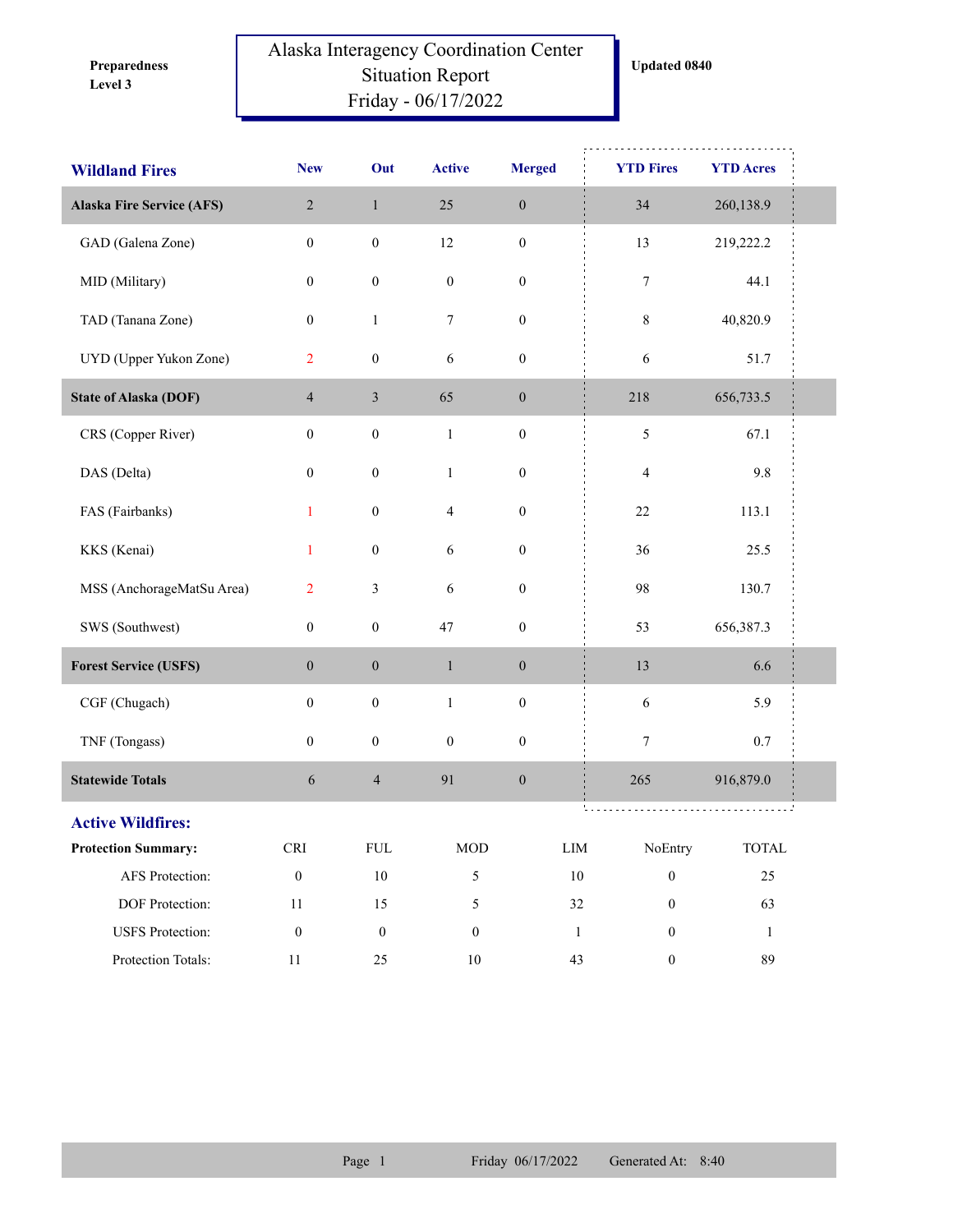## **Active Fires Status Summary**

|                         | Staffed           |                     | Unstaffed         |                     |  |  |
|-------------------------|-------------------|---------------------|-------------------|---------------------|--|--|
|                         | Contained $(S/C)$ | Uncontained $(S/U)$ | Contained $(U/C)$ | Uncontained $(U/U)$ |  |  |
| AFS Protection:         |                   |                     |                   | 14                  |  |  |
| DOF Protection:         |                   | x                   |                   | 39                  |  |  |
| <b>USFS</b> Protection: |                   | O                   |                   |                     |  |  |
| Status Totals:          |                   |                     |                   | 54                  |  |  |

| <b>Active Fires Acreage Summary</b> |                        |                |  |  |  |  |  |  |
|-------------------------------------|------------------------|----------------|--|--|--|--|--|--|
|                                     | Acres                  | Acreage Change |  |  |  |  |  |  |
| 6 New                               | 11.0                   |                |  |  |  |  |  |  |
| 13 Staffed                          | 446,799.3              | 4,166.8        |  |  |  |  |  |  |
| 72 Monitor                          | 469,695.7              | 26,492.6       |  |  |  |  |  |  |
| 4 Out                               | 86.6                   | 0.0            |  |  |  |  |  |  |
| 4 Prescribed                        | 66,432.0               | 4,697.1        |  |  |  |  |  |  |
| 99 Fires                            | Total Acres: 983,024.6 |                |  |  |  |  |  |  |

## **Prescribed Fires**

|                                 | <b>YTD</b> Fires | <b>YTD</b> Acres | <b>New</b> | Active | Out Yesterday |
|---------------------------------|------------------|------------------|------------|--------|---------------|
| Military                        |                  | 66,414.0         |            |        |               |
| National Park Service           |                  | 0.1              |            |        |               |
| State of Alaska                 | 4                | 599.1            |            |        |               |
| U.S. Forest Service             |                  | 18.0             |            |        |               |
| <b>Fuels Management Totals:</b> |                  | 67,031.2         |            | 4      |               |

## **Cause Summary For All Fires (Includes Merged Fires But Not Prescribed Fires)**

|        | Unknown: 2       | 63,056.1 Acres  |  |
|--------|------------------|-----------------|--|
|        | Human: 160       | 1,121.1 Acres   |  |
|        | Lightning: 63    | 815,743.3 Acres |  |
|        | Undetermined: 40 | 36,958.5 Acres  |  |
| Total: | 265              | 916,879.0 Acres |  |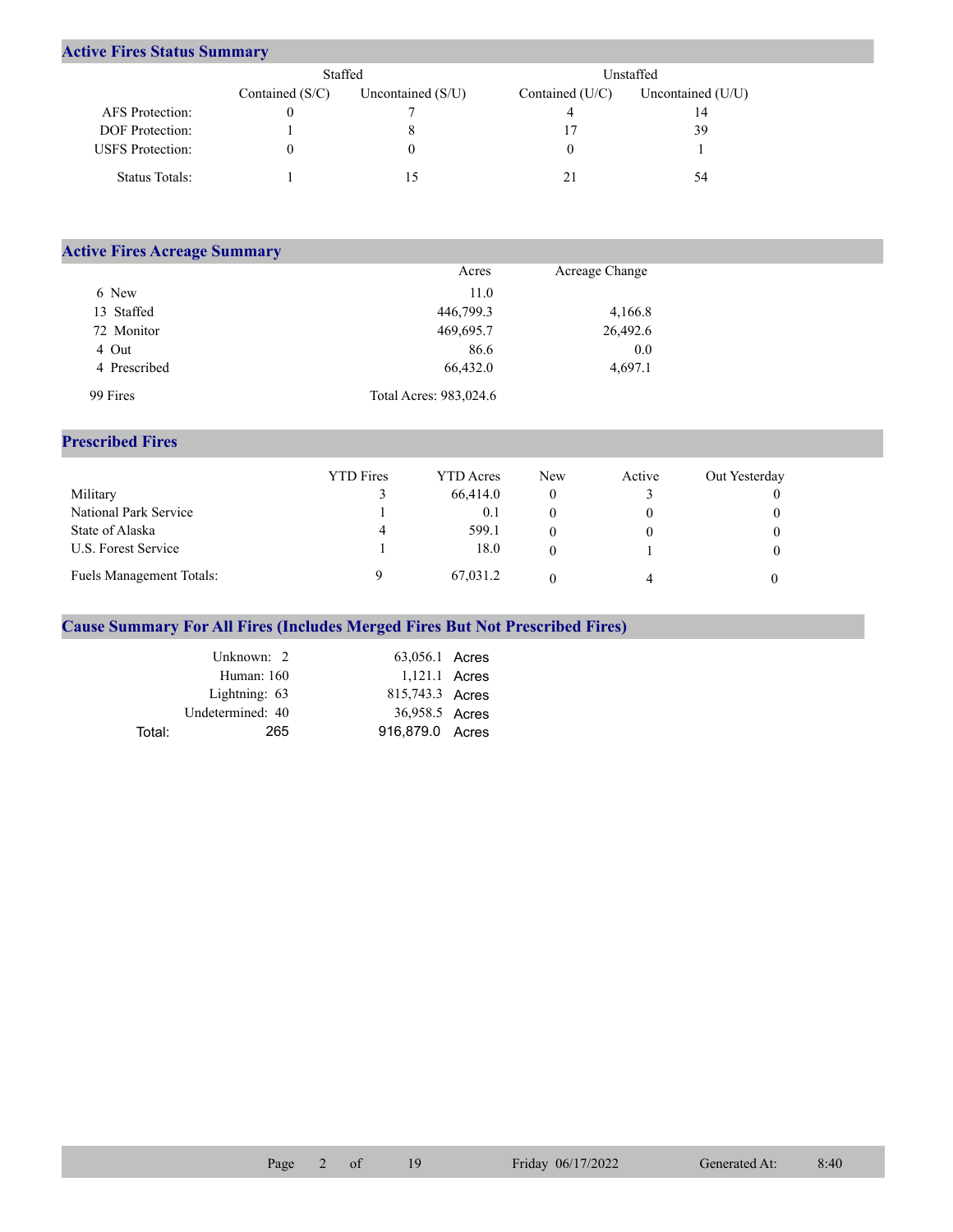| <b>New</b>                                                                                                                                                                                                                                                                                                                                                     |              | Count: 6                            | Acres: 11.0                  |  |                                                      |  |                           |                               |
|----------------------------------------------------------------------------------------------------------------------------------------------------------------------------------------------------------------------------------------------------------------------------------------------------------------------------------------------------------------|--------------|-------------------------------------|------------------------------|--|------------------------------------------------------|--|---------------------------|-------------------------------|
| Daily Report From: 06/16                                                                                                                                                                                                                                                                                                                                       |              |                                     |                              |  |                                                      |  | 0.1 Acreage On 06/16      |                               |
| 203292                                                                                                                                                                                                                                                                                                                                                         |              | Lat: 60 30.3280<br>Lon: 150 57.6780 | Status: U/C                  |  | Acres: 0.1<br>Start Date: 06/16                      |  |                           | Option: Critical<br>Area: KKS |
| 292                                                                                                                                                                                                                                                                                                                                                            |              | Owner: Private<br>Name: Green Grass | Unit:                        |  | <b>AKPRI-Private</b>                                 |  | Cause:                    | Human                         |
| Report of structure fire with wildland involvement came in from AST. K 62 with two dof personnel responded. Found a few<br>small spots of involvement that was smoldering in grass and brush. Fire was supressed, contained and controlled at 23:28.<br>Fire will be checked by DOF resources till called out at a later date.                                 |              |                                     |                              |  |                                                      |  |                           |                               |
|                                                                                                                                                                                                                                                                                                                                                                |              |                                     |                              |  |                                                      |  |                           |                               |
| Daily Report From: 06/16                                                                                                                                                                                                                                                                                                                                       |              |                                     |                              |  |                                                      |  | 0.5 Acreage On 06/16      |                               |
| PQR9<br>211291                                                                                                                                                                                                                                                                                                                                                 |              | Lat: 65 09.4600<br>Lon: 148 09.6600 | Status: S/U<br>Personnel: 16 |  | Acres: 0.5<br>Start Date: 06/16                      |  | Option: Full<br>Area: FAS |                               |
| PNPQR9                                                                                                                                                                                                                                                                                                                                                         | Owner: State |                                     | Unit:                        |  |                                                      |  |                           |                               |
| 291                                                                                                                                                                                                                                                                                                                                                            |              | Name: Aggie Creek 2                 |                              |  | <b>AKDNS-AK Dept. Natural Resources</b>              |  | Cause:                    | Lightning                     |
|                                                                                                                                                                                                                                                                                                                                                                |              |                                     |                              |  |                                                      |  |                           |                               |
| At 1815 Air Attack from fire 284 called in a new spot fire between fire 284 and it's staging area. Helo 930 responded to the                                                                                                                                                                                                                                   |              |                                     |                              |  |                                                      |  |                           |                               |
| incident and established a helispot while doing bucket work to start fire suppression. Fire 284's aerial support also aided with<br>these efforts, with air attack and helitack operations. Fairbanks 1 crew was shuttled to the incident and will remain overnight.                                                                                           |              |                                     |                              |  |                                                      |  |                           |                               |
|                                                                                                                                                                                                                                                                                                                                                                |              |                                     |                              |  |                                                      |  |                           |                               |
| Daily Report From: 06/16                                                                                                                                                                                                                                                                                                                                       |              |                                     |                              |  |                                                      |  | 2.8 Acreage On 06/16      |                               |
| PQR8                                                                                                                                                                                                                                                                                                                                                           |              | Lat: 67 42.7183                     | Status: S/U                  |  | Acres: $2.8$                                         |  | Option: Full              |                               |
|                                                                                                                                                                                                                                                                                                                                                                |              | Lon: 145 17.0167                    | Personnel: 8                 |  | Start Date: 06/16                                    |  |                           | Area: UYD                     |
| PDPQR8                                                                                                                                                                                                                                                                                                                                                         |              | Owner: ANCSA                        | Unit:                        |  | <b>AKVLN-Venetie Indian And Neets Ai Corporation</b> |  |                           |                               |
| 290                                                                                                                                                                                                                                                                                                                                                            |              | Name: Winter Trail                  |                              |  |                                                      |  |                           | Cause: Lightning              |
| Fire was called in by aviation to the Upper Yukon Tanana Dispatch Center. A load of smokejumpers were ordered and<br>deployed 8 personnel, along with Air Attack 1MZ and FB 216 and 217. Once on scene, the fire was reported at 2.8 acres with<br>1 to 2 foot flame lengths in running Tundra. It is 80% active in a valley bottom with no values threatened. |              |                                     |                              |  |                                                      |  |                           |                               |
| Daily Report From: 06/16                                                                                                                                                                                                                                                                                                                                       |              |                                     |                              |  |                                                      |  | 2.4 Acreage On 06/16      |                               |
|                                                                                                                                                                                                                                                                                                                                                                |              | Lat: 61 37.9800                     | Status: S/C                  |  | Acres: 2.4                                           |  |                           | Option: Critical              |
| 201289                                                                                                                                                                                                                                                                                                                                                         |              | Lon: $14947.4300$                   | Personnel: 21                |  | Start Date: 06/16                                    |  |                           | Area: MSS                     |
| 289                                                                                                                                                                                                                                                                                                                                                            |              | Owner: Private                      | Unit:                        |  | <b>AKPRI-Private</b>                                 |  |                           |                               |
|                                                                                                                                                                                                                                                                                                                                                                |              | Name: Armstrong                     |                              |  |                                                      |  |                           | Cause: Undetermined           |
| Fire reported by Matcom at 1427. VFD, Forestry engines, and Helitck responded to reported .5 acre fire running in grass with                                                                                                                                                                                                                                   |              |                                     |                              |  |                                                      |  |                           |                               |
| black spruce adjacent, with structures in the area. Helicopter 7AM began bucket work after private drone operator was                                                                                                                                                                                                                                          |              |                                     |                              |  |                                                      |  |                           |                               |
| haulted. VFD and Forestry worked the flanks of the fire. Mat-Su IA squad and Gannett Glacier Crew responded to the fire to                                                                                                                                                                                                                                     |              |                                     |                              |  |                                                      |  |                           |                               |
| assist with fire suppression.                                                                                                                                                                                                                                                                                                                                  |              |                                     |                              |  |                                                      |  |                           |                               |
| Daily Report From: 06/16                                                                                                                                                                                                                                                                                                                                       |              |                                     |                              |  |                                                      |  | 5.0 Acreage On 06/16      |                               |
| PQP5                                                                                                                                                                                                                                                                                                                                                           |              | Lat: 67 10.0867                     | Status: U/U                  |  | Acres: 5.0                                           |  |                           | Option: Limited               |
|                                                                                                                                                                                                                                                                                                                                                                |              | Lon: 149 18.4500                    |                              |  | Start Date: 06/16                                    |  |                           | Area: UYD                     |
| PDPQP5<br>288                                                                                                                                                                                                                                                                                                                                                  | Owner: BLM   | Name: Boatman                       | Unit:                        |  | <b>AKCYD-Central Yukon Field Office</b>              |  |                           | Cause: Lightning              |
| N9011N performed reconnaissance of the fire area and reported a 5 acre fire, with a 40% active perimeter. Smoldering, backing<br>and creeping in tundra was observed. Fire will be monitored via air as weather allows.                                                                                                                                        |              |                                     |                              |  |                                                      |  |                           |                               |
| Daily Report From: 06/16                                                                                                                                                                                                                                                                                                                                       |              |                                     |                              |  |                                                      |  | 0.2 Acreage On 06/16      |                               |
| PQP2                                                                                                                                                                                                                                                                                                                                                           |              | Lat: 61 34,6267                     | Status: U/C                  |  | Acres: 0.2                                           |  |                           | Option: Critical              |
| 201287                                                                                                                                                                                                                                                                                                                                                         |              | Lon: 149 49.0133                    |                              |  | Start Date: 06/16                                    |  |                           | Area: MSS                     |
|                                                                                                                                                                                                                                                                                                                                                                |              | Owner: Private                      | Unit:                        |  | <b>AKPRI-Private</b>                                 |  |                           |                               |
| 287                                                                                                                                                                                                                                                                                                                                                            |              | Name: Peaceful Place                |                              |  |                                                      |  | Cause:                    | Undetermined                  |

VFD and 1 Forestry engine responded to reported fire spreading in the trees next to a residence. Fire size was .2 acres, creeping in mixed hardwoods. The fire was contained/controlled. The cause is undetermined and will be followed up on.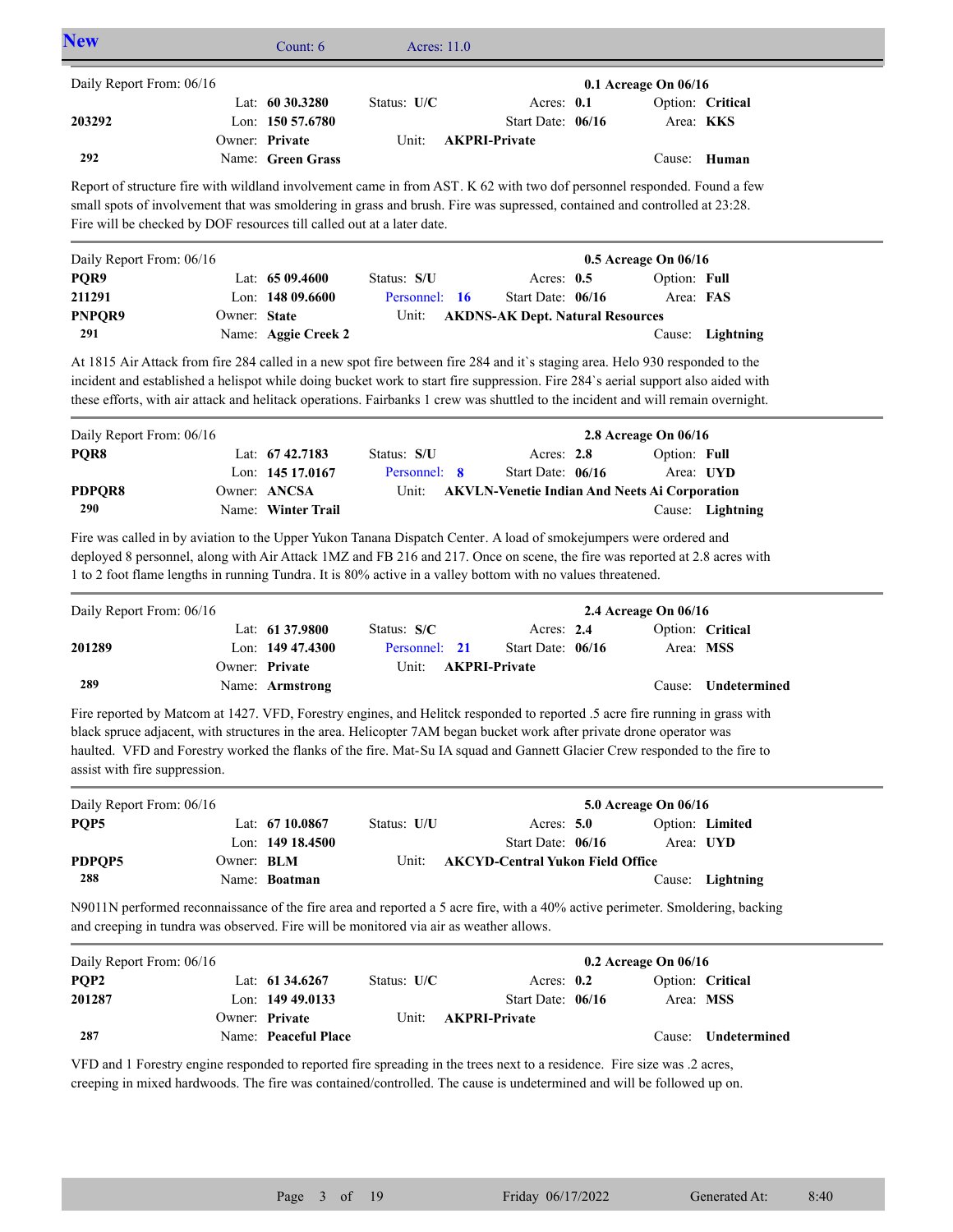| <b>Complexed</b>                                                                                                                                                                                                                                                                                                                                 |              | Count: 1            | Acres: $0.1$  |  |                                         |  |              |                 |  |
|--------------------------------------------------------------------------------------------------------------------------------------------------------------------------------------------------------------------------------------------------------------------------------------------------------------------------------------------------|--------------|---------------------|---------------|--|-----------------------------------------|--|--------------|-----------------|--|
| Daily Report From: 06/16                                                                                                                                                                                                                                                                                                                         |              | <b>Lime Complex</b> |               |  | 0.1 Acreage On 06/16                    |  |              |                 |  |
| PQN6                                                                                                                                                                                                                                                                                                                                             |              | Lat: 61 34.2167     | Status:'omple |  | Acres: 0.1                              |  |              | Option: Limited |  |
| 204899                                                                                                                                                                                                                                                                                                                                           |              | Lon: 158 00.3833    |               |  | Start Date: 06/16                       |  | Area: SWS    |                 |  |
| PNPQN6                                                                                                                                                                                                                                                                                                                                           | Owner: State |                     | Unit:         |  | <b>AKDNS-AK Dept. Natural Resources</b> |  |              |                 |  |
| 899                                                                                                                                                                                                                                                                                                                                              |              | Name: Lime Complex  |               |  |                                         |  | Cause: Human |                 |  |
| 188 Hook Creek<br>189 Nushagak River<br>190 South Lime Lake<br>197 Gagarhah River<br>198 Stony River<br>205 Upper Talarik<br>206 Aghaluk Mountain<br>207 Maka Creek<br>216 Telaquana River<br>228 Swift River<br>239 Pike Creek<br>240 Koktuli River<br>244 Door Mountain<br>245 Kiknik<br>246 Titnuk Creek<br>247 Dummy Creek<br>273 Door Creek |              |                     |               |  |                                         |  |              |                 |  |
|                                                                                                                                                                                                                                                                                                                                                  |              |                     |               |  |                                         |  |              |                 |  |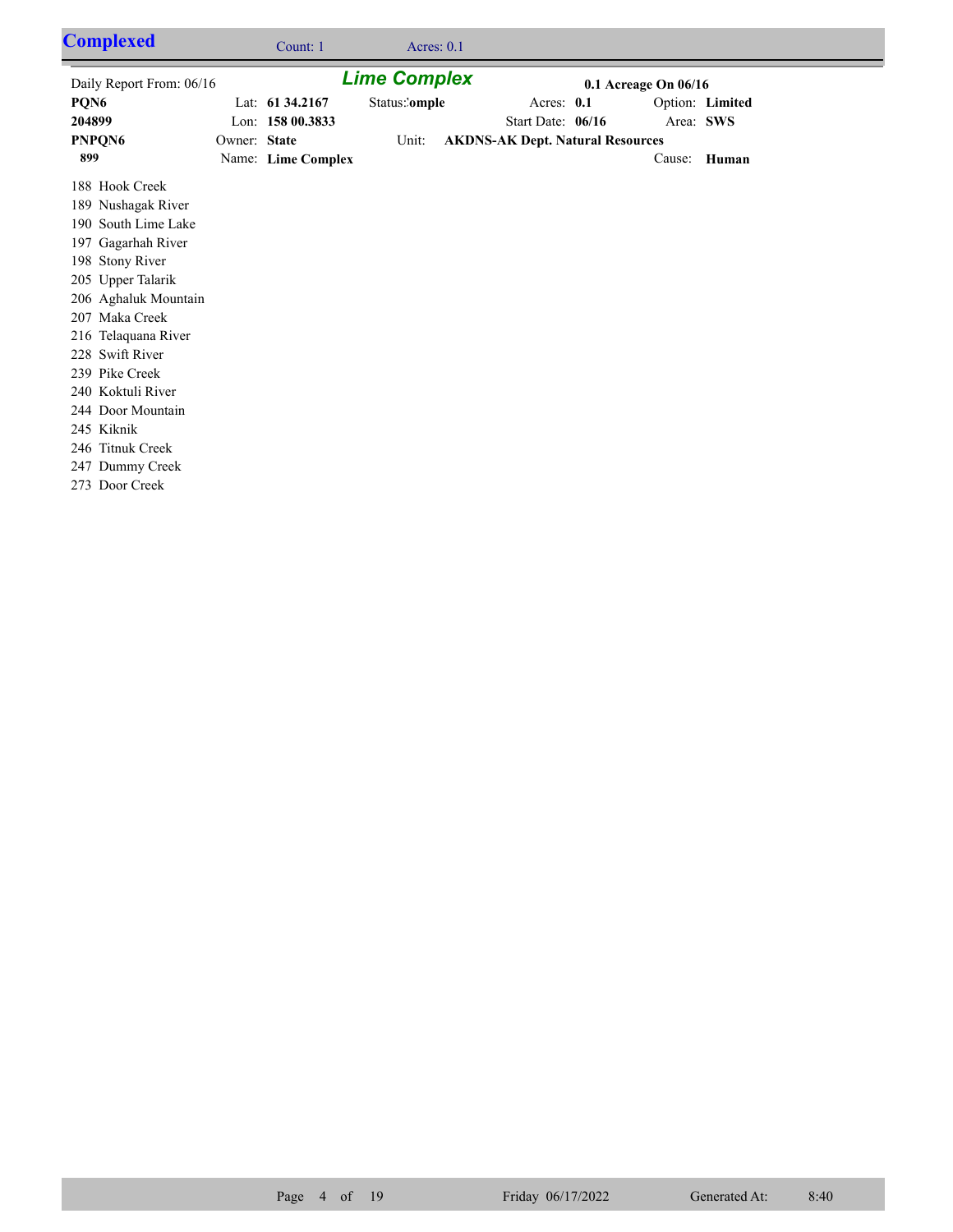| <b>Staffed</b>                                                                                                                                           |                            | Count: 13                                                                  | Acres: 446,799.3                                                                                                                                                                                                                                                                                                                                                                      |                                                                               |                           | Acreage Change: 4,166.8                                                            |  |  |
|----------------------------------------------------------------------------------------------------------------------------------------------------------|----------------------------|----------------------------------------------------------------------------|---------------------------------------------------------------------------------------------------------------------------------------------------------------------------------------------------------------------------------------------------------------------------------------------------------------------------------------------------------------------------------------|-------------------------------------------------------------------------------|---------------------------|------------------------------------------------------------------------------------|--|--|
| Daily Report From: 06/16<br>PQM2<br>211284<br>PNPQM2<br>284                                                                                              | Owner: State               | Lat: $6509.4667$<br>Lon: 148 12.6833<br>Name: Aggie Creek                  | Status: S/U<br>Personnel: 32<br>Unit:                                                                                                                                                                                                                                                                                                                                                 | Acres: 100.0<br>Start Date: 06/15<br><b>AKDNS-AK Dept. Natural Resources</b>  | Option: Full<br>Area: FAS | No Acreage Change Since 06/15<br>Cause: Lightning                                  |  |  |
| in fire growth.                                                                                                                                          |                            |                                                                            | Fire suppression efforts continued with the aid of AFS aerial support, Hotshot ground crews, and Forestry engines. Fire<br>remains moderate in terms of spreading and activity levels throughout the day. By end of shift, there was little to no change                                                                                                                              |                                                                               |                           |                                                                                    |  |  |
| Daily Report From: 06/16<br>PQL7<br>231282<br>PDPQL7<br>282                                                                                              | Owner: State<br>Name: Bean | Lat: 64 58.3267<br>Lon: $15106.2817$                                       | Status: S/U<br>Personnel: 4<br>Unit:                                                                                                                                                                                                                                                                                                                                                  | Acres: $1.3$<br>Start Date: 06/15<br><b>AKDNS-AK Dept. Natural Resources</b>  | Cause:                    | No Acreage Change Since 06/15<br>Option: Modified<br>Area: TAD<br>Lightning        |  |  |
| Firefighters reported that the fire continues to smolder in the duff, but there was no fire growth. Tentative demobilization is<br>planned for Saturday. |                            |                                                                            |                                                                                                                                                                                                                                                                                                                                                                                       |                                                                               |                           |                                                                                    |  |  |
| Daily Report From: 06/16<br>PP9J                                                                                                                         |                            | Lat: $6503.5100$<br>Lon: 155 14.0050                                       | Status: S/U<br>Personnel: 6                                                                                                                                                                                                                                                                                                                                                           | Acres: 2,247.3<br>Start Date: 06/13                                           |                           | 1,547.3 Acreage Change Since 06/15<br>Option: Limited<br>Area: GAD                 |  |  |
| PDPP9J<br>274                                                                                                                                            | Owner: BLM                 | Name: Melozitna                                                            | Unit:                                                                                                                                                                                                                                                                                                                                                                                 | <b>AKCYD-Central Yukon Field Office</b>                                       |                           | Cause: Lightning                                                                   |  |  |
|                                                                                                                                                          |                            |                                                                            | Size up~2500 acres, 75% active perimeter, on the west edge, northwest corner burning up ridge slope and down, fire crossed<br>over ridgeline and backing down, west edge is active on both sides of the Fox Creek, 1 spot over the Melozitna River on the<br>south side, .5 acre, 100% active, north of Melozitna looked for VAR. Deployed 6 From Elko Helitack for point protection. |                                                                               |                           |                                                                                    |  |  |
| Daily Report From: 06/16<br>PP4C<br>232259<br>PDPP4C<br>259                                                                                              |                            | Lat: $6544.4617$<br>Lon: 144 15.0783<br>Owner: ANCSA<br>Name: Bolgen Creek | Status: S/U<br>Personnel: 44<br>Unit:                                                                                                                                                                                                                                                                                                                                                 | Acres: 17.0<br>Start Date: 06/09<br><b>AKDHCN-Danzhit Hanlaii Corporation</b> | Option: Full              | No Acreage Change Since 06/15<br>Area: UYD<br>Cause: Human                         |  |  |
|                                                                                                                                                          |                            |                                                                            | Personnel continued to grid and look for heat within the fire perimeter. Gridding and mop up with continue tomorrow, with a<br>Unmanned Aerial System arriving to assist in scouting. Tentative demobilization for all resources is planned for Sunday.                                                                                                                               |                                                                               |                           |                                                                                    |  |  |
| Daily Report From: 06/16<br>PP3C<br>232252<br>PDPP3C<br>252                                                                                              |                            | Lat: 66 17.0400<br>Lon: 154 06.8217<br>Owner: ANCSA<br>Name: Batztoa Lake  | Status: S/U<br>Personnel: 42<br>Unit:<br><b>AKDYN-Doyon, Limited</b><br>Fire personnel reported partly cloudy skies this morning, followed by warming and drying as the day advanced. Fire activity                                                                                                                                                                                   | Acres: 88.0<br>Start Date: 06/09                                              |                           | No Acreage Change Since 06/15<br>Option: Modified<br>Area: TAD<br>Cause: Lightning |  |  |
| from this incident.                                                                                                                                      |                            |                                                                            | was low, with some creeping and smoldering around black and white spruce. No new fire growth. Fire personnel worked on<br>securing the fireline and mop-up. A hotshot crew was inserted to assist fire personnel and 7 personnel were demobilized                                                                                                                                     |                                                                               |                           |                                                                                    |  |  |
| Daily Report From: 06/16                                                                                                                                 |                            | Lat: 59 53.7000                                                            | Status: S/U                                                                                                                                                                                                                                                                                                                                                                           | Acres: 47,890.0                                                               |                           | -0.5 Acreage Change Since 06/12<br>Option: Limited                                 |  |  |
| 204240<br>240                                                                                                                                            | Owner: State               | Lon: 156 05.4833<br>Name: Koktuli River                                    | Personnel: 10<br>Unit:                                                                                                                                                                                                                                                                                                                                                                | Start Date: 06/08<br><b>AKDNS-AK Dept. Natural Resources</b>                  |                           | Area: SWS<br>Cause: Lightning                                                      |  |  |
|                                                                                                                                                          |                            |                                                                            |                                                                                                                                                                                                                                                                                                                                                                                       |                                                                               |                           |                                                                                    |  |  |

Fire personnel are assessing structures along the Koktuli and Mulchatna River. Personnel are initiating structure protection actions. Acreage increase due to gis mapping update.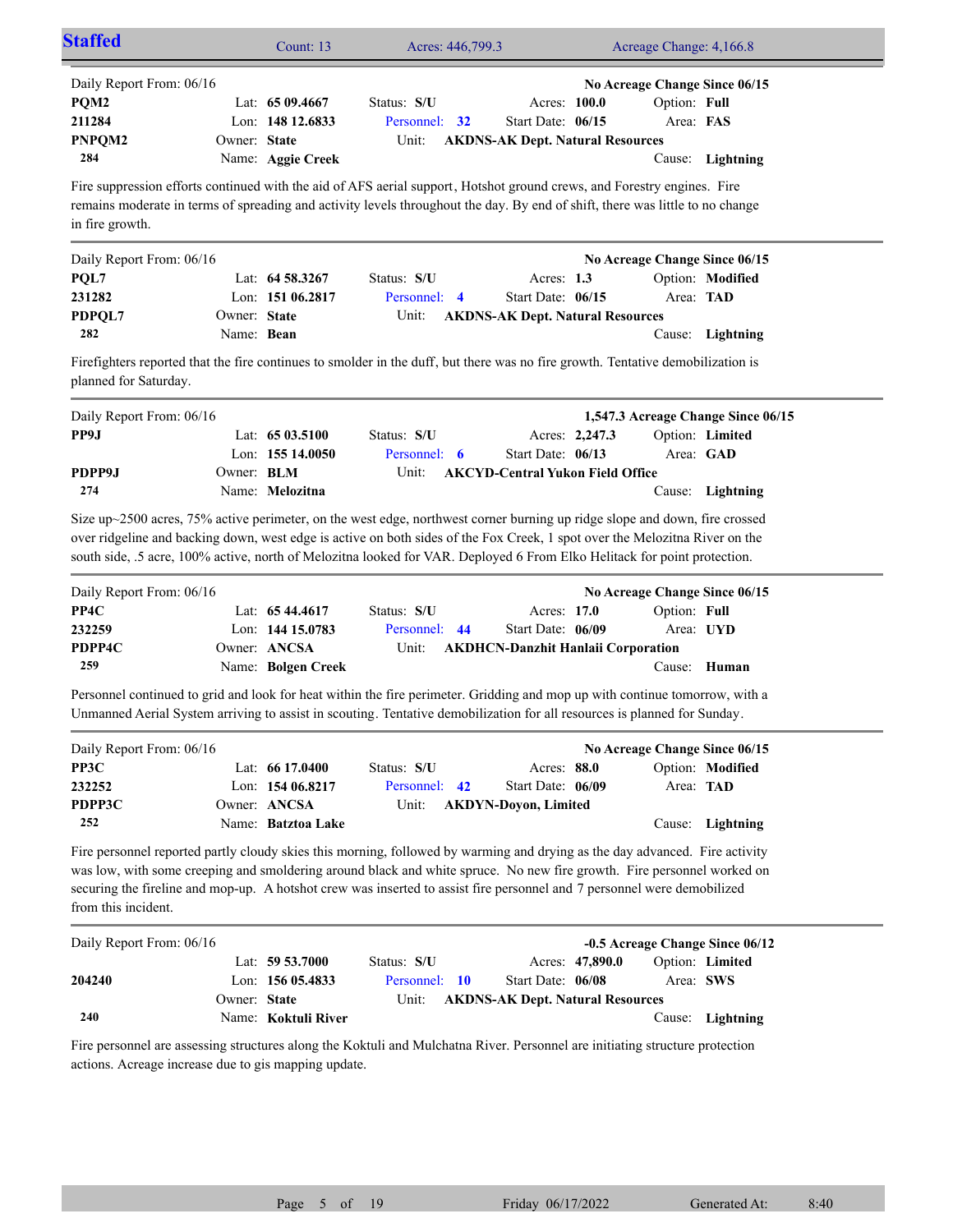| <b>Staffed</b>                                                                                                                                                                                                                                                                                                              |                                                                                                                                                                                                                | Count: 13                                                       | Acres: 446,799.3                                                                                                             |                                                                                 |  | Acreage Change: 4,166.8   |                                                                      |  |
|-----------------------------------------------------------------------------------------------------------------------------------------------------------------------------------------------------------------------------------------------------------------------------------------------------------------------------|----------------------------------------------------------------------------------------------------------------------------------------------------------------------------------------------------------------|-----------------------------------------------------------------|------------------------------------------------------------------------------------------------------------------------------|---------------------------------------------------------------------------------|--|---------------------------|----------------------------------------------------------------------|--|
| Daily Report From: 06/16<br>PP7Z<br>204239<br>PNPP7Z<br>239                                                                                                                                                                                                                                                                 | Owner: State                                                                                                                                                                                                   | Lat: $59\,52.7000$<br>Lon: 156 15.0500<br>Name: Pike Creek      | Status: S/U<br>Personnel: 8<br>Unit:                                                                                         | Acres: 25,967.0<br>Start Date: 06/08<br><b>AKDNS-AK Dept. Natural Resources</b> |  | Area: SWS                 | No Acreage Change Since 06/15<br>Option: Limited<br>Cause: Lightning |  |
| The AK Black team took over management of fire 239 as part of the Lime Complex. A recon was completed with N518MF.<br>Personnel continued with structure protection. Tomorrow they will move up the river to assess needs for additional cabin<br>protection. Acreage increase due to gis mapping update.                   |                                                                                                                                                                                                                |                                                                 |                                                                                                                              |                                                                                 |  |                           |                                                                      |  |
| Daily Report From: 06/16                                                                                                                                                                                                                                                                                                    |                                                                                                                                                                                                                | Lat: $61\,13.6550$                                              | Status: S/U                                                                                                                  | Acres: 15,376.0                                                                 |  |                           | No Acreage Change Since 06/15<br>Option: Limited                     |  |
| 204234                                                                                                                                                                                                                                                                                                                      | Owner: State                                                                                                                                                                                                   | Lon: $159\,20.5730$                                             | Personnel: 4<br>Unit:                                                                                                        | Start Date: 06/07<br><b>AKDNS-AK Dept. Natural Resources</b>                    |  | Area: SWS                 |                                                                      |  |
| 234                                                                                                                                                                                                                                                                                                                         |                                                                                                                                                                                                                | Name: Sawpit Creek                                              |                                                                                                                              |                                                                                 |  | Cause:                    | Undetermined                                                         |  |
| One unimproved allotment was reported to be partially burned and two allotments were identified 5 miles east of the fire. Fire<br>personnel continued to assess structures and educate the landowners on firewise at the Nyac mine site.                                                                                    |                                                                                                                                                                                                                |                                                                 | A recon of the fire was completed today. The fire is 5% active, creeping and smoldering on the northwest corner of the fire. |                                                                                 |  |                           |                                                                      |  |
| Daily Report From: 06/16                                                                                                                                                                                                                                                                                                    |                                                                                                                                                                                                                |                                                                 |                                                                                                                              |                                                                                 |  |                           | No Acreage Change Since 06/15                                        |  |
| PP9N<br>204220<br>PNPP9N<br>220                                                                                                                                                                                                                                                                                             | Owner: State                                                                                                                                                                                                   | Lat: $63\,17.6033$<br>Lon: 154 44.0233<br>Name: Submarine Creek | Status: S/U<br>Personnel: 29<br>Unit:                                                                                        | Acres: 21,629.7<br>Start Date: 06/07<br><b>AKDNS-AK Dept. Natural Resources</b> |  | Option: Full<br>Area: SWS | Cause: Lightning                                                     |  |
| Fire activity was light with some smoke on the north and west ends. The Yukon Crew completed 75% of hose and sprinkler<br>set up and improved the helispot at Medfra. At 2000, there was a transfer of command to a new IC. Tomorrow, personnel will<br>continue with structure protection and assess needs in other areas. |                                                                                                                                                                                                                |                                                                 |                                                                                                                              |                                                                                 |  |                           |                                                                      |  |
| Daily Report From: 06/16                                                                                                                                                                                                                                                                                                    |                                                                                                                                                                                                                |                                                                 |                                                                                                                              |                                                                                 |  |                           | No Acreage Change Since 06/15                                        |  |
| PP6W                                                                                                                                                                                                                                                                                                                        |                                                                                                                                                                                                                | Lat: $61\,34.2167$                                              | Status: S/U                                                                                                                  | Acres: 106,513.0                                                                |  |                           | Option: Limited                                                      |  |
| 204206<br>PNPP6W                                                                                                                                                                                                                                                                                                            | Owner: State                                                                                                                                                                                                   | Lon: 158 00.3833                                                | Personnel: 41<br>Unit:                                                                                                       | Start Date: 06/06<br><b>AKDNS-AK Dept. Natural Resources</b>                    |  | Area: SWS                 |                                                                      |  |
| 206                                                                                                                                                                                                                                                                                                                         |                                                                                                                                                                                                                | Name: Aghaluk Mountain                                          |                                                                                                                              |                                                                                 |  |                           | Cause: Lightning                                                     |  |
| The AK Black Team took over management of fire 206 as part of the Lime Complex. The fire was not as active today due to<br>weather moderating. Crews are identifying structures that need defensive action and will initiate structure protection.                                                                          |                                                                                                                                                                                                                |                                                                 |                                                                                                                              |                                                                                 |  |                           |                                                                      |  |
| Daily Report From: 06/16                                                                                                                                                                                                                                                                                                    |                                                                                                                                                                                                                |                                                                 |                                                                                                                              |                                                                                 |  |                           | No Acreage Change Since 06/15                                        |  |
| 204202                                                                                                                                                                                                                                                                                                                      |                                                                                                                                                                                                                | Lat: 62 44.1500<br>Lon: 156 35.7500                             | Status: S/U<br>Personnel: 18                                                                                                 | Acres: 33,000.0<br>Start Date: 06/06                                            |  | Area: SWS                 | Option: Limited                                                      |  |
| 202                                                                                                                                                                                                                                                                                                                         | Owner: State                                                                                                                                                                                                   | Name: Fourth of July Creek                                      | Unit:                                                                                                                        | <b>AKDNS-AK Dept. Natural Resources</b>                                         |  |                           | Cause: Lightning                                                     |  |
|                                                                                                                                                                                                                                                                                                                             | Completed the hose lay today and burned 200' perimeter around the N end of the allotment, north of the lakes. Crews are<br>finishing up, burning out patchy fuels on the E. side and a rough grid on the east. |                                                                 |                                                                                                                              |                                                                                 |  |                           |                                                                      |  |
| Daily Report From: 06/16<br>PPM <sub>5</sub><br>231185<br>PDPPM5<br>185                                                                                                                                                                                                                                                     | Owner: State                                                                                                                                                                                                   | Lat: 63 40.6433<br>Lon: 153 34.3383<br>Name: Hog Butte          | Status: S/U<br>Personnel: 20<br>Unit:                                                                                        | Acres: 40,699.0<br>Start Date: 06/05<br><b>AKDNS-AK Dept. Natural Resources</b> |  | Area: TAD                 | No Acreage Change Since 06/15<br>Option: Limited<br>Cause: Lightning |  |
| Fire had clear skies with partly cloudy conditions. Temperature was warmer than vesterday, with highs in the 50s to low 60s.                                                                                                                                                                                                |                                                                                                                                                                                                                |                                                                 |                                                                                                                              |                                                                                 |  |                           |                                                                      |  |

Fire had clear skies with partly cloudy conditions. Temperature was warmer than yesterday, with highs in the 50s to low 60s. Firefighters continued to mop up the west line of the fire. Fire personnel plan to continue removing fuels near the line tomorrow.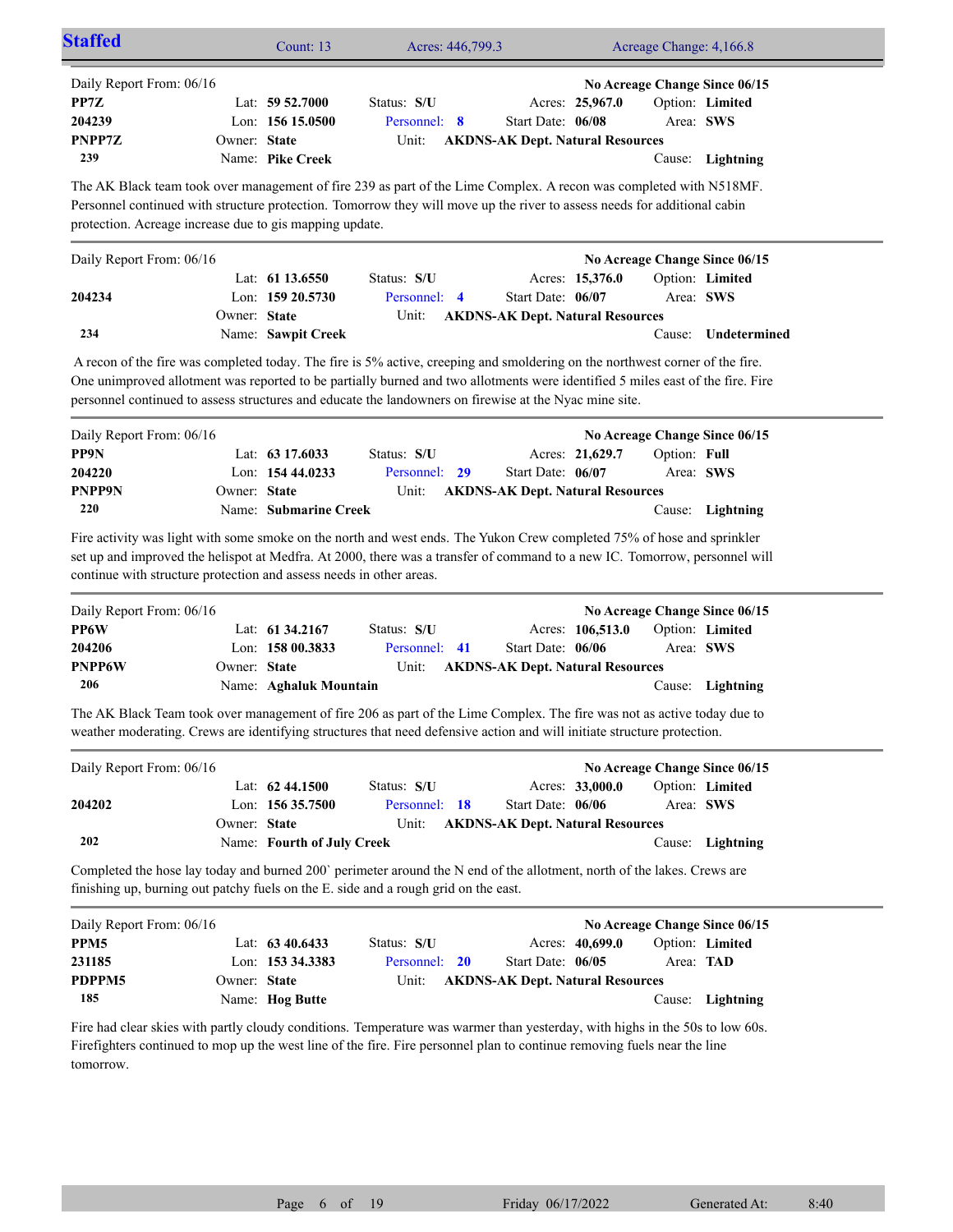| <b>Staffed</b>           | Count: $13$        | Acres: 446,799.3 | Acreage Change: 4,166.8                           |                  |           |                                    |  |
|--------------------------|--------------------|------------------|---------------------------------------------------|------------------|-----------|------------------------------------|--|
| Daily Report From: 06/16 |                    |                  |                                                   |                  |           | 2,620.0 Acreage Change Since 06/15 |  |
| PN6K                     | Lat: $62\,21.9500$ | Status: S/U      |                                                   | Acres: 153,271.0 |           | Option: Limited                    |  |
| 232160                   | Lon: $16247.9633$  | Personnel: 241   | Start Date: 05/31                                 |                  | Area: GAD |                                    |  |
| <b>PDPN6K</b>            | Owner: USFWS       | Unit:            | <b>AKYDR-Yukon Delta National Wildlife Refuge</b> |                  |           |                                    |  |
| 160                      | Name: East Fork    |                  |                                                   |                  |           | Cause: Lightning                   |  |

Full suppression strategy on the western and eastern flanks where the fire has crossed the Andreafsky River and east fork of the Andreafsky River. Confinement strategy between the Main Fork and East Fork of the Andreafsky Rivers both to the north and south. The southern perimeter PSD burn out was successful and is being monitored.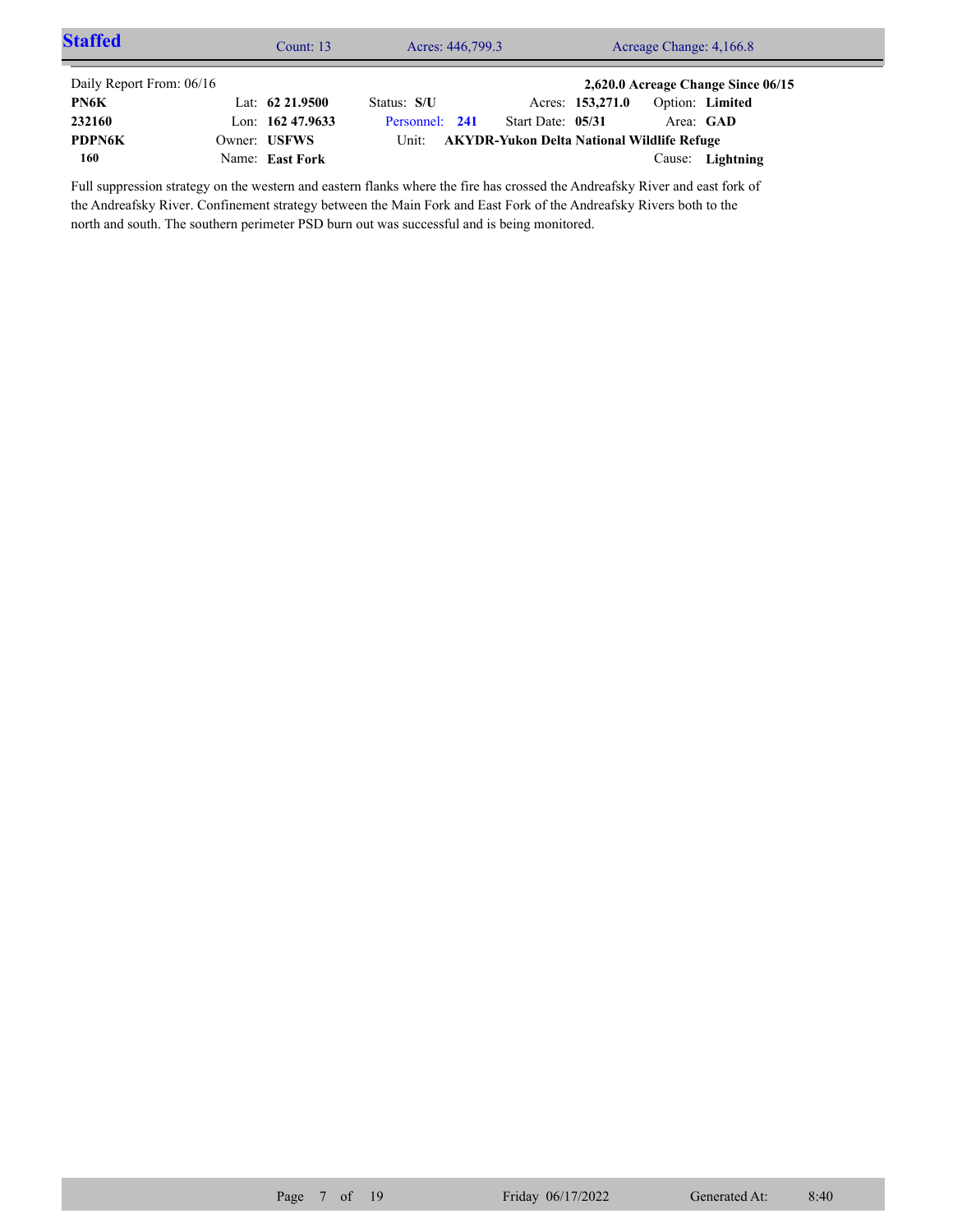| <b>Monitor</b> | Count: $72$ | Acres: 469,695.7 | Acreage Change: 26,459.8 |
|----------------|-------------|------------------|--------------------------|
|----------------|-------------|------------------|--------------------------|

| Daily Report From: 06/16 |                              |               |                            | No Acreage Change Since 06/15 |              |
|--------------------------|------------------------------|---------------|----------------------------|-------------------------------|--------------|
| POP4                     | Lat: $62\,06.1690$           | Status: $U/C$ | Acres: $0.3$               | Option: Critical              |              |
| 201286                   | Lon: $15002.8040$            |               | Start Date: 06/15          | Area: MSS                     |              |
| PNPOP4                   | Owner: Private               |               | Unit: <b>AKPRI-Private</b> |                               |              |
| 286                      | Name: Old Montana Creek Road |               |                            |                               | Cause: Human |

The fire received a light amount of precipitation overnight. Forestry personnel found one smoke when they checked the fire. The fire will continue to be monitored.

| Daily Report From: 06/16 |                       |             |                                          | No Acreage Change Since 06/15 |              |
|--------------------------|-----------------------|-------------|------------------------------------------|-------------------------------|--------------|
| POM <sub>5</sub>         | Lat: $59\,58.0970$    | Status: U/U | Acres: $1.0$                             | Option: Full                  |              |
| 204285                   | Lon: $16254.6430$     |             | Start Date: 06/09                        | Area: SWS                     |              |
| PNPOM <sub>5</sub>       | Owner: ANCSA          |             | Unit: AKVLN-Oemirtalet Coast Corporation |                               |              |
| 285                      | Name: Kongiganak Dump |             |                                          |                               | Cause: Human |

McGrath Dispatch got a call on 6/15 stating that the village of Kongiganak had a dump fire that was spreading quickly to the wildlands. There were no tactical resources available to take action so locals carried 5 gallon buckets of water from the river to suppress the fire. The people of Kongiganak worked all night containing the fire to the dump. The following morning they had the fire contained with a few hotspots within the dump. Locals are continuing to monitor the fire.

| Last Report: 06/15                                                     |              |                        |             |                                         | 0.7 Acreage On 06/15           |                  |
|------------------------------------------------------------------------|--------------|------------------------|-------------|-----------------------------------------|--------------------------------|------------------|
| PQM1                                                                   |              | Lat: 65 11.3133        | Status: U/U | Acres: 0.7                              |                                | Option: Limited  |
| 211283                                                                 |              | Lon: 146 49.0800       |             | Start Date: 06/15                       | Area: FAS                      |                  |
| PNPOM1                                                                 | Owner: State |                        | Unit:       | <b>AKDNS-AK Dept. Natural Resources</b> |                                |                  |
| 283                                                                    |              | Name: MP 54 Steese Hwy |             |                                         |                                | Cause: Lightning |
| Last Report: 06/15                                                     |              |                        |             |                                         | 1.5 Acreage Change Since 06/14 |                  |
|                                                                        |              | Lat: $6000.6960$       | Status: U/C | Acres: 1.8                              |                                | Option: Critical |
| 203279                                                                 |              | Lon: 151 41.7290       |             | Start Date: 06/14                       | Area: KKS                      |                  |
|                                                                        | Owner: State |                        | Unit:       | <b>AKDNS-AK Dept. Natural Resources</b> |                                |                  |
| 279                                                                    |              | Name: Berussa          |             |                                         |                                | Cause: Human     |
| Last Report: 06/14                                                     |              |                        |             |                                         | 0.5 Acreage On 06/14           |                  |
| PQB <sub>2</sub>                                                       |              | Lat: 64 53.8910        | Status: U/U | Acres: $0.5$                            |                                | Option: Critical |
| 211278                                                                 |              | Lon: 147 40.9130       |             | Start Date: 06/14                       | Area: FAS                      |                  |
|                                                                        |              | Owner: Private         | Unit:       | <b>AKPRI-Private</b>                    |                                |                  |
| 278                                                                    |              | Name: Valley View      |             |                                         |                                | Cause: Human     |
| Daily Report From: 06/16                                               |              |                        |             |                                         | No Acreage Change Since 06/12  |                  |
|                                                                        |              | Lat: 61 01.6500        | Status: U/U | Acres: 184.0                            |                                | Option: Limited  |
| 204273                                                                 |              | Lon: 156 12.2833       |             | Start Date: 06/12                       | Area: SWS                      |                  |
|                                                                        | Owner: State |                        | Unit:       | <b>AKDNS-AK Dept. Natural Resources</b> |                                |                  |
| 273                                                                    |              | Name: Door Creek       |             |                                         |                                | Cause: Lightning |
| Part of the Lime Complex. Acreage increase due to updated gis mapping. |              |                        |             |                                         |                                |                  |
| Last Report: 06/12                                                     |              |                        |             |                                         | No Acreage Change Since 06/11  |                  |
| PP6R                                                                   |              | Lat: 65 33.4248        | Status: U/U | Acres: $1.0$                            |                                | Option: Limited  |
| 231269                                                                 |              | Lon: 145 05.4000       |             | Start Date: 06/11                       | Area: UYD                      |                  |
| <b>PDPP6R</b>                                                          | Owner: State |                        | Unit:       | <b>AKDNS-AK Dept. Natural Resources</b> |                                |                  |
| 269                                                                    |              | Name: Bedrock          |             |                                         | Cause:                         | Human            |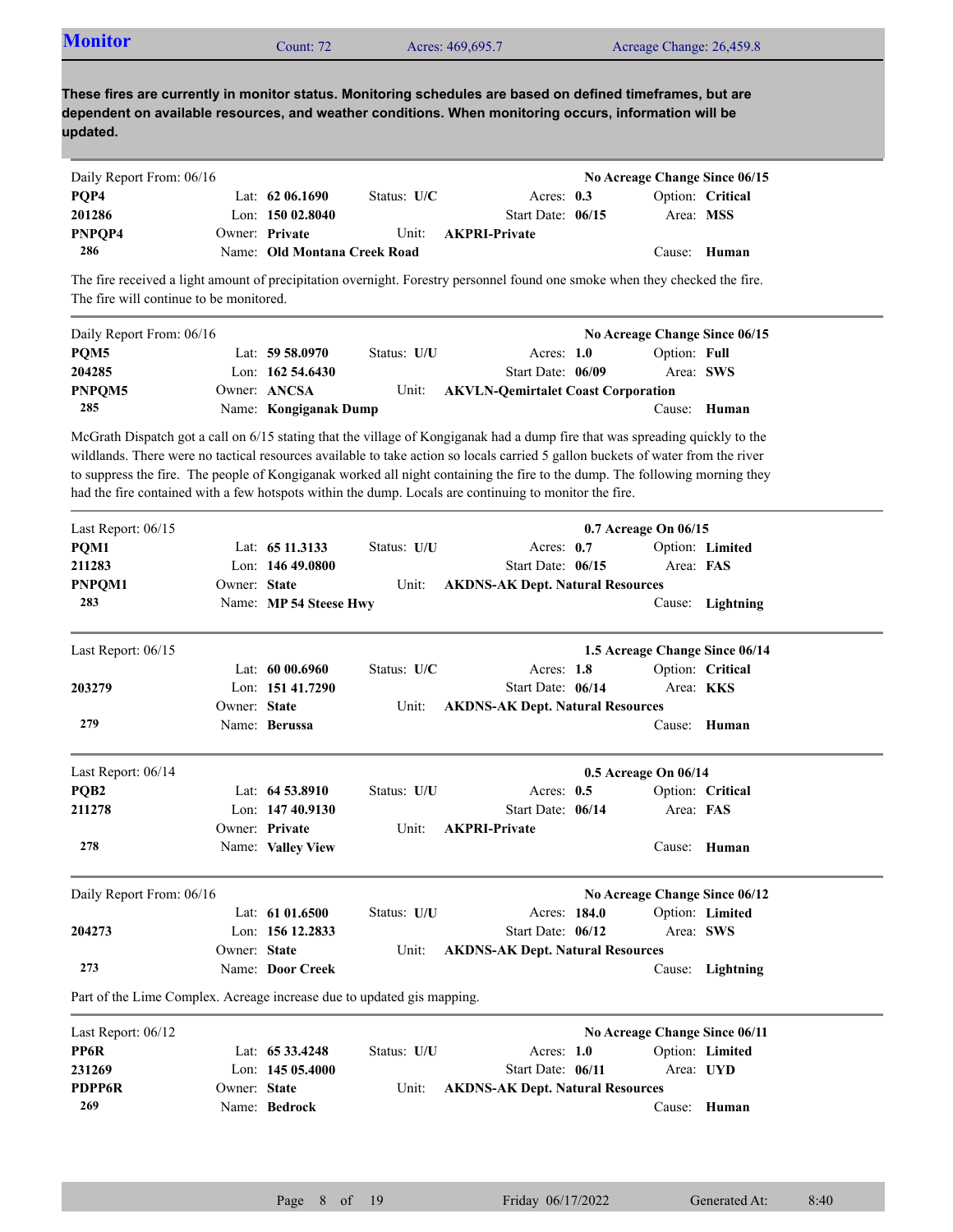| <b>Monitor</b>                                                                                                                                                                                                                  |              | Count: 72                |             | Acres: 469,695.7                                  |                 | Acreage Change: 26,459.8       |                                     |
|---------------------------------------------------------------------------------------------------------------------------------------------------------------------------------------------------------------------------------|--------------|--------------------------|-------------|---------------------------------------------------|-----------------|--------------------------------|-------------------------------------|
| These fires are currently in monitor status. Monitoring schedules are based on defined timeframes, but are<br>dependent on available resources, and weather conditions. When monitoring occurs, information will be<br>updated. |              |                          |             |                                                   |                 |                                |                                     |
| Daily Report From: 06/16                                                                                                                                                                                                        |              |                          |             |                                                   |                 | 0.3 Acreage Change Since 06/14 |                                     |
| PP9G                                                                                                                                                                                                                            |              | Lat: $60\,56.9700$       | Status: U/U | Acres: 0.8                                        |                 |                                | Option: Limited                     |
| 000264                                                                                                                                                                                                                          |              | Lon: 149 40.9983         |             | Start Date: 06/05                                 |                 | Area: CGF                      |                                     |
| P0PP9G                                                                                                                                                                                                                          | Owner: USFS  |                          | Unit:       | <b>AKCGF-Chugach National Forest</b>              |                 |                                |                                     |
| 264                                                                                                                                                                                                                             |              | Name: Halfway Island     |             |                                                   |                 |                                | Cause: Undetermined                 |
| The fire continues to smolder and creep, remaining contained on it's island.                                                                                                                                                    |              |                          |             |                                                   |                 |                                |                                     |
| Last Report: 06/10                                                                                                                                                                                                              |              |                          |             |                                                   |                 | 0.1 Acreage On 06/10           |                                     |
|                                                                                                                                                                                                                                 |              | Lat: $59\,49.3750$       | Status: U/C | Acres: 0.1                                        |                 |                                | Option: Critical                    |
| 203263                                                                                                                                                                                                                          |              | Lon: 151 39.4720         |             | Start Date: 06/10                                 |                 |                                | Area: <b>KKS</b>                    |
|                                                                                                                                                                                                                                 |              | Owner: Private           | Unit:       | <b>AKPRI-Private</b>                              |                 |                                |                                     |
| 263                                                                                                                                                                                                                             |              | Name: Sary Su            |             |                                                   |                 |                                | Cause: Human                        |
| Last Report: 06/11                                                                                                                                                                                                              |              |                          |             |                                                   |                 | No Acreage Change Since 06/10  |                                     |
| PP7R                                                                                                                                                                                                                            |              | Lat: 62 16.5334          | Status: U/U |                                                   | Acres: 629.1    |                                | Option: Limited                     |
| 204261                                                                                                                                                                                                                          |              | Lon: 164 24.2833         |             | Start Date: 06/10                                 |                 | Area: SWS                      |                                     |
| PNPP7R                                                                                                                                                                                                                          |              | Owner: USFWS             | Unit:       | <b>AKYDR-Yukon Delta National Wildlife Refuge</b> |                 |                                |                                     |
| 261                                                                                                                                                                                                                             |              | Name: Ponglevik River    |             |                                                   |                 |                                | Cause: Undetermined                 |
| Last Report: 06/15                                                                                                                                                                                                              |              |                          |             |                                                   |                 | No Acreage Change Since 06/09  |                                     |
|                                                                                                                                                                                                                                 |              | Lat: $63\,36.1750$       | Status: U/U |                                                   | Acres: 44.9     |                                | Option: Modified                    |
| 204260                                                                                                                                                                                                                          |              | Lon: $15345.5380$        |             | Start Date: 06/09                                 |                 | Area: SWS                      |                                     |
|                                                                                                                                                                                                                                 | Owner: State |                          | Unit:       | <b>AKDNS-AK Dept. Natural Resources</b>           |                 |                                |                                     |
| 260                                                                                                                                                                                                                             |              | Name: Hardscrabble Creek |             |                                                   |                 | Cause:                         | Undetermined                        |
| Daily Report From: 06/16                                                                                                                                                                                                        |              |                          |             |                                                   |                 | No Acreage Change Since 06/09  |                                     |
| PP4B                                                                                                                                                                                                                            |              | Lat: 60 17.5110          | Status: U/U |                                                   | Acres: 419.5    |                                | Option: Limited                     |
| 204258                                                                                                                                                                                                                          |              | Lon: $16020.4020$        |             | Start Date: 06/09                                 |                 | Area: SWS                      |                                     |
| PNPP4B                                                                                                                                                                                                                          |              | Owner: USFWS             | Unit:       | <b>AKYDR-Yukon Delta National Wildlife Refuge</b> |                 |                                |                                     |
| 258                                                                                                                                                                                                                             |              | Name: Fork Creek         |             |                                                   |                 |                                | Cause: Lightning                    |
| N208W completed a recon of fire 258. The fire had some smoldering in the interior and a 0% active perimeter. There are no<br>values at risk.                                                                                    |              |                          |             |                                                   |                 |                                |                                     |
| Last Report: 06/09                                                                                                                                                                                                              |              |                          |             |                                                   |                 | 0.1 Acreage On 06/09           |                                     |
| <b>PP38</b>                                                                                                                                                                                                                     |              | Lat: $6302,2752$         | Status: U/U | Acres: 0.1                                        |                 | Option: Full                   |                                     |
|                                                                                                                                                                                                                                 |              | Lon: 163 32.4420         |             | Start Date: 06/09                                 |                 |                                | Area: GAD                           |
| PDPP38                                                                                                                                                                                                                          |              | Owner: Private           | Unit:       | <b>AKPRI-Private</b>                              |                 |                                |                                     |
| 257                                                                                                                                                                                                                             |              | Name: Kulmogon Slough    |             |                                                   |                 |                                | Cause: Unknown                      |
| Last Report: 06/15                                                                                                                                                                                                              |              |                          |             |                                                   |                 |                                | 17,170.0 Acreage Change Since 06/14 |
| <b>PP37</b>                                                                                                                                                                                                                     |              | Lat: 62 35.3666          | Status: U/U |                                                   | Acres: 63,056.0 |                                | Option: Limited                     |
|                                                                                                                                                                                                                                 |              | Lon: $163\,27.9660$      |             | Start Date: 06/09                                 |                 |                                | Area: GAD                           |
| PNPP37                                                                                                                                                                                                                          |              | Owner: USFWS             | Unit:       | <b>AKYDR-Yukon Delta National Wildlife Refuge</b> |                 |                                |                                     |
| 256                                                                                                                                                                                                                             |              | Name: Apoon Pass         |             |                                                   |                 |                                | Cause: Unknown                      |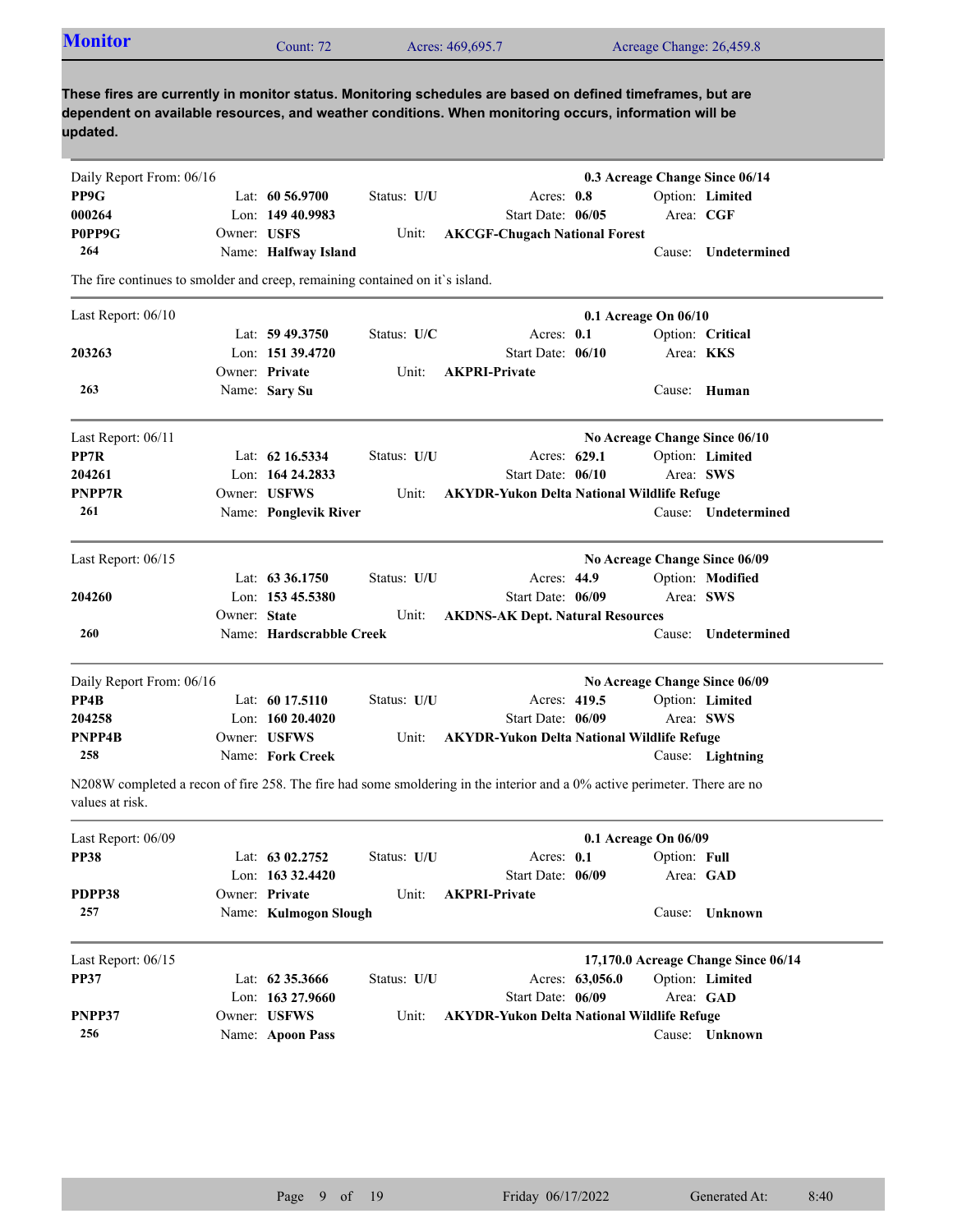| <b>Monitor</b>                        |              | Count: 72             |             | Acres: 469,695.7                                                                                                                                                                                                    |                 | Acreage Change: 26,459.8 |                               |
|---------------------------------------|--------------|-----------------------|-------------|---------------------------------------------------------------------------------------------------------------------------------------------------------------------------------------------------------------------|-----------------|--------------------------|-------------------------------|
| updated.                              |              |                       |             | These fires are currently in monitor status. Monitoring schedules are based on defined timeframes, but are<br>dependent on available resources, and weather conditions. When monitoring occurs, information will be |                 |                          |                               |
| Last Report: 06/08                    |              |                       |             |                                                                                                                                                                                                                     |                 | 569.8 Acreage On 06/08   |                               |
| PP <sub>2N</sub>                      |              | Lat: $59\,28.4333$    | Status: U/U | Acres: 569.8                                                                                                                                                                                                        |                 |                          | Option: Limited               |
| 204249                                |              | Lon: $15930.7333$     |             | Start Date: 06/08                                                                                                                                                                                                   |                 | Area: SWS                |                               |
| <b>PNPP2N</b>                         |              | Owner: USFWS          | Unit:       | <b>AKTGR-Togiak National Wildlife Refuge</b>                                                                                                                                                                        |                 |                          |                               |
| 249                                   |              | Name: Ongivinuk River |             |                                                                                                                                                                                                                     |                 | Cause:                   | Lightning                     |
| Last Report: 06/08                    |              |                       |             |                                                                                                                                                                                                                     |                 | 331.1 Acreage On 06/08   |                               |
| PP <sub>2</sub> M                     |              | Lat: $5918.5500$      | Status: U/U | Acres: 331.1                                                                                                                                                                                                        |                 |                          | Option: Limited               |
| 204248                                |              | Lon: $15925.2167$     |             | Start Date: 06/08                                                                                                                                                                                                   |                 |                          | Area: SWS                     |
| <b>PNPP2M</b>                         |              | Owner: USFWS          | Unit:       | <b>AKTGR-Togiak National Wildlife Refuge</b>                                                                                                                                                                        |                 |                          |                               |
| 248                                   |              | Name: Ongoke River    |             |                                                                                                                                                                                                                     |                 | Cause:                   | Undetermined                  |
| Daily Report From: 06/16              |              |                       |             |                                                                                                                                                                                                                     |                 |                          | No Acreage Change Since 06/08 |
|                                       |              | Lat: $6029.1000$      | Status: U/U | Acres: 178.7                                                                                                                                                                                                        |                 |                          | Option: Limited               |
| 204247                                |              | Lon: 155 13.5000      |             | Start Date: 06/08                                                                                                                                                                                                   |                 | Area: SWS                |                               |
|                                       | Owner: State |                       | Unit:       | <b>AKDNS-AK Dept. Natural Resources</b>                                                                                                                                                                             |                 |                          |                               |
| 247                                   |              | Name: Dummy Creek     |             |                                                                                                                                                                                                                     |                 |                          | Cause: Lightning              |
| Fire is now part of the Lime Complex. |              |                       |             |                                                                                                                                                                                                                     |                 |                          |                               |
| Daily Report From: 06/16              |              |                       |             |                                                                                                                                                                                                                     |                 |                          | No Acreage Change Since 06/08 |
|                                       |              | Lat: $6048.0000$      | Status: U/U |                                                                                                                                                                                                                     | Acres: 29,871.2 |                          | Option: Limited               |
| 204246                                |              | Lon: 157 00.9167      |             | Start Date: 06/08                                                                                                                                                                                                   |                 | Area: SWS                |                               |
|                                       | Owner: State |                       | Unit:       | <b>AKDNS-AK Dept. Natural Resources</b>                                                                                                                                                                             |                 |                          |                               |
| 246                                   |              | Name: Titnuk Creek    |             |                                                                                                                                                                                                                     |                 |                          | Cause: Lightning              |
| Fire now part of the Lime Complex.    |              |                       |             |                                                                                                                                                                                                                     |                 |                          |                               |
| Daily Report From: 06/16              |              |                       |             |                                                                                                                                                                                                                     |                 |                          | No Acreage Change Since 06/12 |
|                                       |              | Lat: 60 53.5000       | Status: U/U |                                                                                                                                                                                                                     | Acres: 39,448.4 |                          | Option: Limited               |
| 204245                                |              | Lon: 157 13.0833      |             | Start Date: 06/08                                                                                                                                                                                                   |                 | Area: SWS                |                               |
|                                       | Owner: State |                       | Unit:       | <b>AKDNS-AK Dept. Natural Resources</b>                                                                                                                                                                             |                 |                          |                               |
| 245                                   |              | Name: Kiknik          |             |                                                                                                                                                                                                                     |                 |                          | Cause: Lightning              |
| Fire is now part of the Lime Complex. |              |                       |             |                                                                                                                                                                                                                     |                 |                          |                               |
| Daily Report From: 06/16              |              |                       |             |                                                                                                                                                                                                                     |                 |                          | No Acreage Change Since 06/09 |
|                                       |              | Lat: 61 09.7500       | Status: U/U |                                                                                                                                                                                                                     | Acres: 10,595.0 |                          | Option: Limited               |
| 204244                                |              | Lon: 156 05.1833      |             | Start Date: 06/08                                                                                                                                                                                                   |                 | Area: SWS                |                               |
|                                       | Owner: State |                       | Unit:       | <b>AKDNS-AK Dept. Natural Resources</b>                                                                                                                                                                             |                 |                          |                               |

Acreage increase due to updated gis mapping.

**244**

Name: **Door Mountain**

| Last Report: $06/11$ |                   |                   |               |                                        |           | -23.9 Acreage Change Since 06/10 |
|----------------------|-------------------|-------------------|---------------|----------------------------------------|-----------|----------------------------------|
| PP2L                 |                   | Lat: 66 08.9250   | Status: $U/C$ | Acres: 326.1                           |           | Option: Limited                  |
| 232243               |                   | Lon: $15636.9067$ |               | Start Date: 06/08                      | Area: GAD |                                  |
| <b>PDPP2L</b>        | Owner: <b>BLM</b> |                   |               | Unit: AKCYD-Central Yukon Field Office |           |                                  |
| 243                  |                   | Name: Tom Cook    |               |                                        |           | Cause: Lightning                 |

Cause: **Lightning**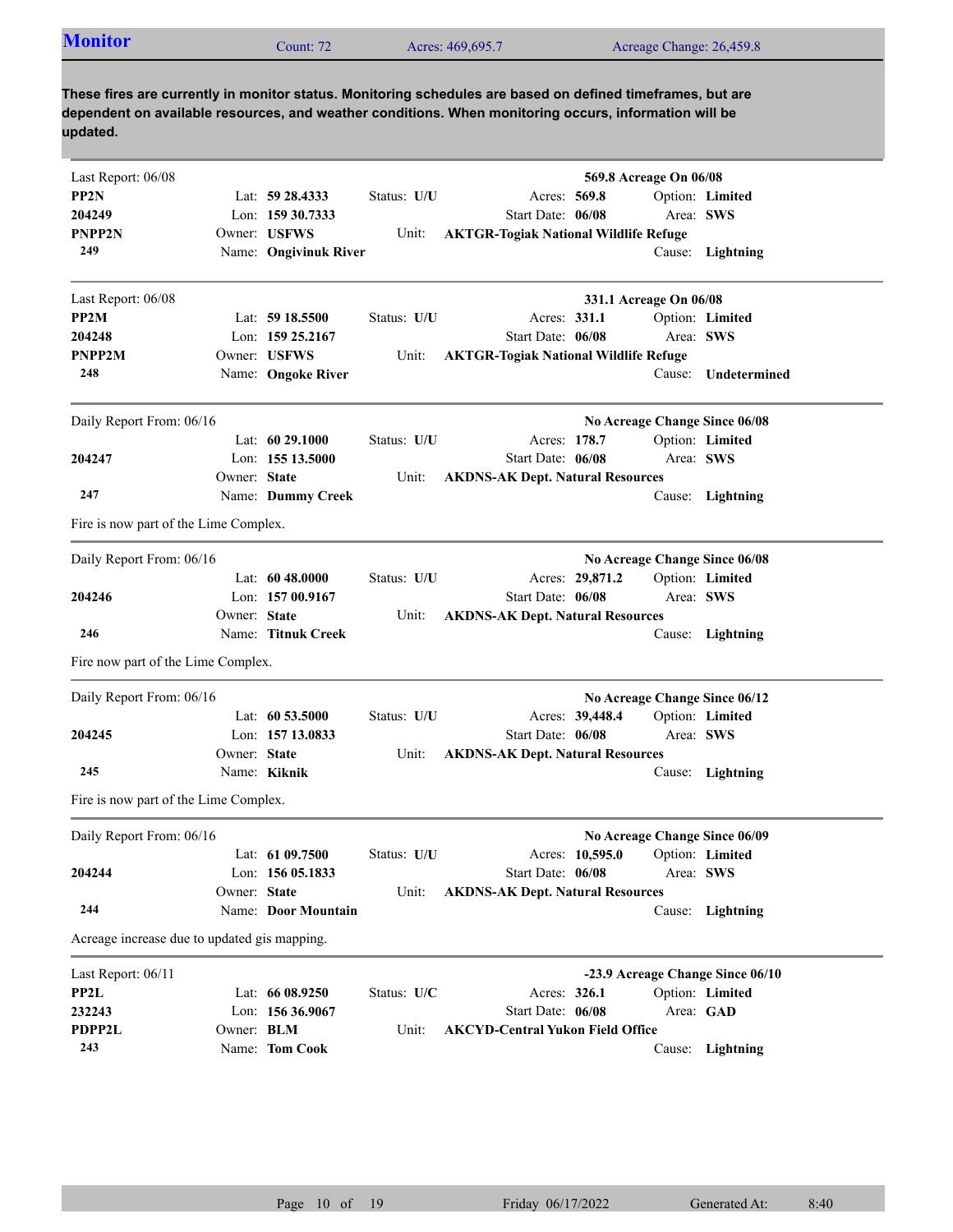| <b>Monitor</b><br>Acres: 469,695.7<br>Acreage Change: 26,459.8<br>Count: $72°$ |  |
|--------------------------------------------------------------------------------|--|
|--------------------------------------------------------------------------------|--|

| Daily Report From: 06/16 |              |                      |             |                                         |                 |              | No Acreage Change Since 06/15 |
|--------------------------|--------------|----------------------|-------------|-----------------------------------------|-----------------|--------------|-------------------------------|
|                          |              | Lat: $59\,12.3500$   | Status: U/U |                                         | Acres: 27,496.6 | Option: Full |                               |
| 204237                   |              | Lon: $15805.6333$    |             | Start Date: 06/08                       |                 | Area: SWS    |                               |
|                          | Owner: State |                      | Unit:       | <b>AKDNS-AK Dept. Natural Resources</b> |                 |              |                               |
| 237                      |              | Name: Iowithla River |             |                                         |                 |              | Cause: Lightning              |

BD-125 and the Fire Boss group took action on the south and west perimeters of the fire today. Fire behavior was 60% active on the south perimeter with active creeping and backing. Fire behavior on the west flank was 70% active with mostly creeping. The northwest corner of the fire perimeter was the most active but due to smoke, visibility was limited and no action was taken. The northwest corner had 1-2 ft. flame lengths, in continuous fuels. Winds were out of the southeast at 11 mph. There were no values at risk.

| Last Report: 06/11       |              |                     |             |                                                                                                                            | 0.5 Acreage Change Since 06/10  |                                  |
|--------------------------|--------------|---------------------|-------------|----------------------------------------------------------------------------------------------------------------------------|---------------------------------|----------------------------------|
|                          |              | Lat: 62 28.5600     | Status: U/C | Acres: 10.5                                                                                                                |                                 | Option: Modified                 |
| 201236                   |              | Lon: $14942.8800$   |             | Start Date: 06/08                                                                                                          |                                 | Area: MSS                        |
|                          | Owner: State |                     | Unit:       | <b>AKDNS-AK Dept. Natural Resources</b>                                                                                    |                                 |                                  |
| 236                      |              | Name: ORA Lake      |             |                                                                                                                            |                                 | Cause: Lightning                 |
| Last Report: 06/09       |              |                     |             |                                                                                                                            |                                 | -21.1 Acreage Change Since 06/08 |
| <b>PP10</b>              |              | Lat: $6043.0530$    | Status: U/U | Acres: 28.9                                                                                                                | Option: Full                    |                                  |
| 204235                   |              | Lon: $16204.5200$   |             | Start Date: 06/08                                                                                                          |                                 | Area: SWS                        |
| PNPP <sub>10</sub>       |              | Owner: ANCSA        | Unit:       | <b>AKVLN-Napakiak Corporation</b>                                                                                          |                                 |                                  |
| 235                      |              | Name: Johnson River |             |                                                                                                                            |                                 | Cause: Lightning                 |
| Daily Report From: 06/16 |              |                     |             |                                                                                                                            | -0.2 Acreage Change Since 06/14 |                                  |
| <b>PP04</b>              |              | Lat: 61 27.5333     | Status: U/U | Acres: 33,704.0                                                                                                            |                                 | Option: Limited                  |
| 204228                   |              | Lon: 154 57.8833    |             | Start Date: 06/07                                                                                                          |                                 | Area: SWS                        |
| PNPP04                   | Owner: BLM   |                     | Unit:       | <b>AKADD-Anchorage Field Office</b>                                                                                        |                                 |                                  |
| 228                      |              | Name: Swift River   |             |                                                                                                                            |                                 | Cause: Lightning                 |
|                          |              |                     |             | Fire activity burning up on the point. The fire is two miles from the communication site with 2 LP tanks. Smoked in today. |                                 |                                  |
| Last Report: 06/09       |              |                     |             |                                                                                                                            | 1.1 Acreage Change Since 06/07  |                                  |
| <b>PP02</b>              |              | Lat: 60 46.3820     | Status: U/U | Acres: $6.1$                                                                                                               | Option: Full                    |                                  |
| 204227                   |              | Lon: $16101.9250$   |             | Start Date: 06/07                                                                                                          |                                 | Area: SWS                        |
| PNPP <sub>02</sub>       |              | Owner: ANCSA        | Unit:       | <b>AKVLN-Kwethluk, Incorporated</b>                                                                                        |                                 |                                  |
| 227                      |              | Name: Kushluk River |             |                                                                                                                            |                                 | Cause: Lightning                 |
| Last Report: 06/10       |              |                     |             |                                                                                                                            | 3.0 Acreage Change Since 06/09  |                                  |
| <b>PP0S</b>              |              | Lat: $63\,47.9406$  | Status: U/U | Acres: 23.0                                                                                                                |                                 | Option: Limited                  |
| 231225                   |              | Lon: 152 52.4340    |             | Start Date: 06/07                                                                                                          |                                 | Area: TAD                        |
| <b>PDPP0S</b>            | Owner: State |                     | Unit:       | <b>AKDNS-AK Dept. Natural Resources</b>                                                                                    |                                 |                                  |
| 225                      |              | Name: Fish Creek    |             |                                                                                                                            | Cause:                          | Lightning                        |
| Last Report: 06/14       |              |                     |             |                                                                                                                            | No Acreage Change Since 06/12   |                                  |
| PP7Y                     |              | Lat: $58\,54.5666$  | Status: U/U | Acres: 10,056.8                                                                                                            | Option: Full                    |                                  |
| 204219                   |              | Lon: $15620.7000$   |             | Start Date: 06/07                                                                                                          |                                 | Area: SWS                        |
| <b>PNPP7Y</b>            | Owner: State |                     | Unit:       | <b>AKDNS-AK Dept. Natural Resources</b>                                                                                    |                                 |                                  |
| 219                      |              | Name: Pauls Creek   |             |                                                                                                                            |                                 | Cause: Undetermined              |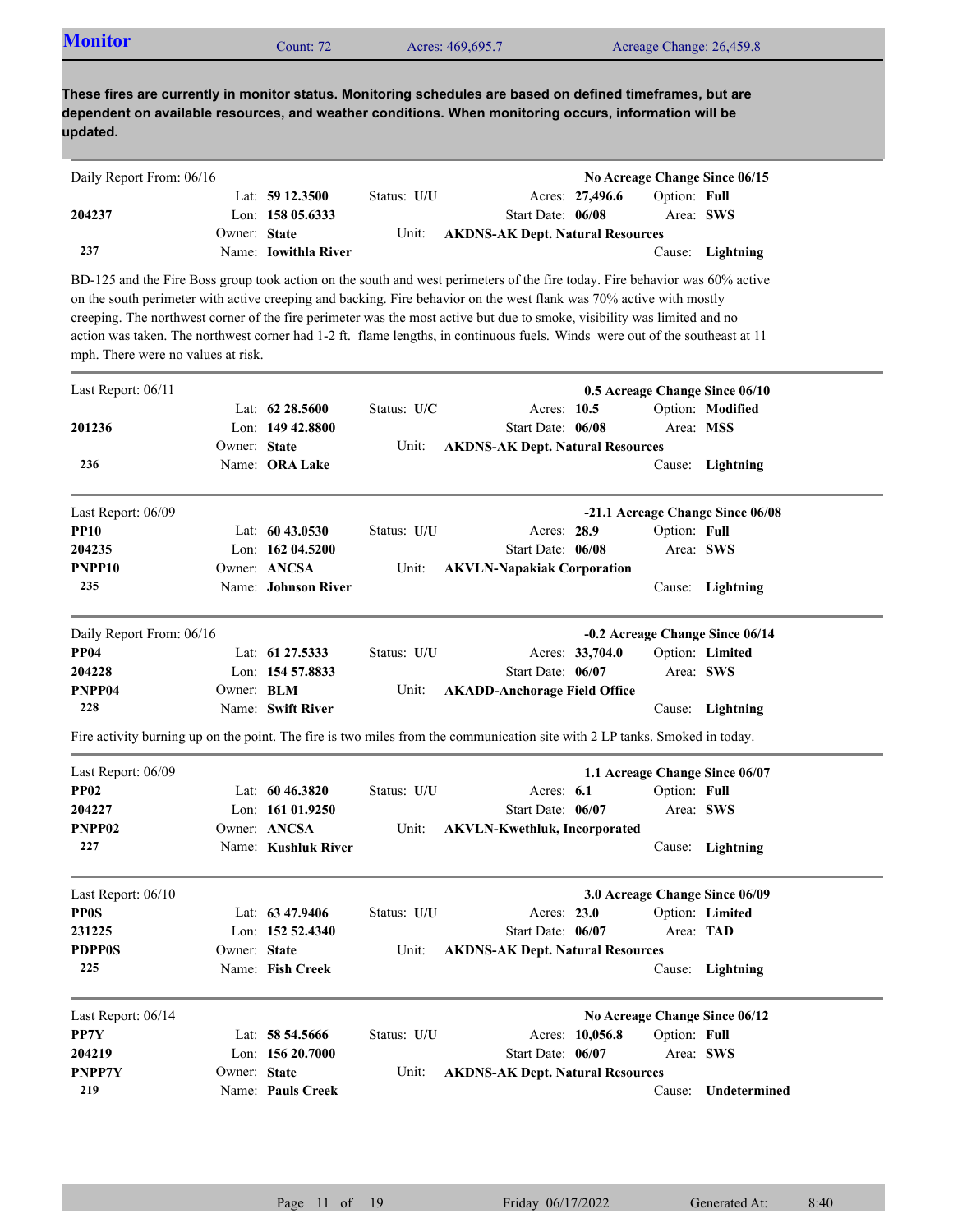| <b>Monitor</b> | ount: 72: | Acres: 469,695.7 | Acreage Change: 26,459.8 |
|----------------|-----------|------------------|--------------------------|
|                |           |                  |                          |

| Last Report: 06/07            |                   |                             |             |                                                | 10.0 Acreage On 06/07           |                     |
|-------------------------------|-------------------|-----------------------------|-------------|------------------------------------------------|---------------------------------|---------------------|
| PPZ3                          |                   | Lat: $58\,43.4330$          | Status: U/U | Acres: 10.0                                    |                                 | Option: Limited     |
| 204218                        |                   | Lon: 155 58.1170            |             | Start Date: 06/07                              | Area: SWS                       |                     |
| PNPPZ3                        | Owner: NPS        |                             | Unit:       | <b>AKKAP-Katmai National Park and Preserve</b> |                                 |                     |
| 218                           |                   | Name: Idavain               |             |                                                |                                 | Cause: Lightning    |
| Last Report: 06/12            |                   |                             |             |                                                | -1.1 Acreage Change Since 06/07 |                     |
| PPW4                          |                   | Lat: $5911.4080$            | Status: U/U | Acres: 0.9                                     |                                 | Option: Modified    |
| 204217                        |                   | Lon: 157 04.5530            |             | Start Date: 06/07                              | Area: SWS                       |                     |
| PNPPW4                        | Owner: <b>BLM</b> |                             | Unit:       | <b>AKADD-Anchorage Field Office</b>            |                                 |                     |
| 217                           |                   | Name: Levelock Creek        |             |                                                |                                 | Cause: Undetermined |
| Daily Report From: 06/16      |                   |                             |             |                                                | No Acreage Change Since 06/14   |                     |
| PP5R                          |                   | Lat: $6101.1000$            | Status: U/U | Acres: 7,791.2                                 |                                 | Option: Limited     |
| 204216                        |                   | Lon: 154 20.6667            |             | Start Date: 06/06                              | Area: SWS                       |                     |
| PNPP5R                        | Owner: State      |                             | Unit:       | <b>AKDNS-AK Dept. Natural Resources</b>        |                                 |                     |
| 216                           |                   | Name: Telaquana River       |             |                                                |                                 | Cause: Lightning    |
| Now part of the Lime Complex. |                   |                             |             |                                                |                                 |                     |
| Last Report: 06/06            |                   |                             |             |                                                | 1.0 Acreage On 06/06            |                     |
| PPV <sub>2</sub>              |                   | Lat: $62$ 05.3683           | Status: U/U | Acres: $1.0$                                   | Option: Full                    |                     |
|                               |                   | Lon: 163 45.4983            |             | Start Date: 06/06                              | Area: GAD                       |                     |
|                               |                   | Owner: ANCSA                | Unit:       | <b>AKVLN-Azachorok, Incorporated</b>           |                                 |                     |
| 215                           |                   | Name: Mountain Village Dump |             |                                                |                                 | Cause: Human        |
| Last Report: 06/12            |                   |                             |             |                                                | No Acreage Change Since 06/11   |                     |
| PP6N                          |                   | Lat: 61 39.1750             | Status: U/C | Acres: 0.1                                     |                                 | Option: Critical    |
| 201212                        |                   | Lon: 149 30.7130            |             | Start Date: 06/06                              | Area: MSS                       |                     |
| PNPP6N                        |                   | Owner: Private              | Unit:       | <b>AKPRI-Private</b>                           |                                 |                     |
| 212                           |                   | Name: Solitude              |             |                                                |                                 | Cause: Human        |
| Last Report: 06/13            |                   |                             |             |                                                | 2.3 Acreage Change Since 06/06  |                     |
| PPV1                          |                   | Lat: 59 20.8830             | Status: U/U | Acres: 2.8                                     | Option: Full                    |                     |
| 204209                        |                   | Lon: 157 40.9820            |             | Start Date: 06/06                              | Area: SWS                       |                     |
| PNPPV1                        |                   | Owner: ANCSA                | Unit:       | <b>AKVLN-Ekwok Natives Limited</b>             |                                 |                     |
| 209                           |                   | Name: Koklong River         |             |                                                |                                 | Cause: Lightning    |
| Daily Report From: 06/16      |                   |                             |             |                                                | No Acreage Change Since 06/06   |                     |
|                               |                   | Lat: 60 29.0683             | Status: U/U | Acres: 0.1                                     |                                 | Option: Limited     |
| 204207                        |                   | Lon: 158 31.9183            |             | Start Date: 06/06                              | Area: SWS                       |                     |
|                               | Owner: State      |                             | Unit:       | <b>AKDNS-AK Dept. Natural Resources</b>        |                                 |                     |
| 207                           |                   | Name: Maka Creek            |             |                                                |                                 | Cause: Lightning    |

Fire is now part of the Lime Complex.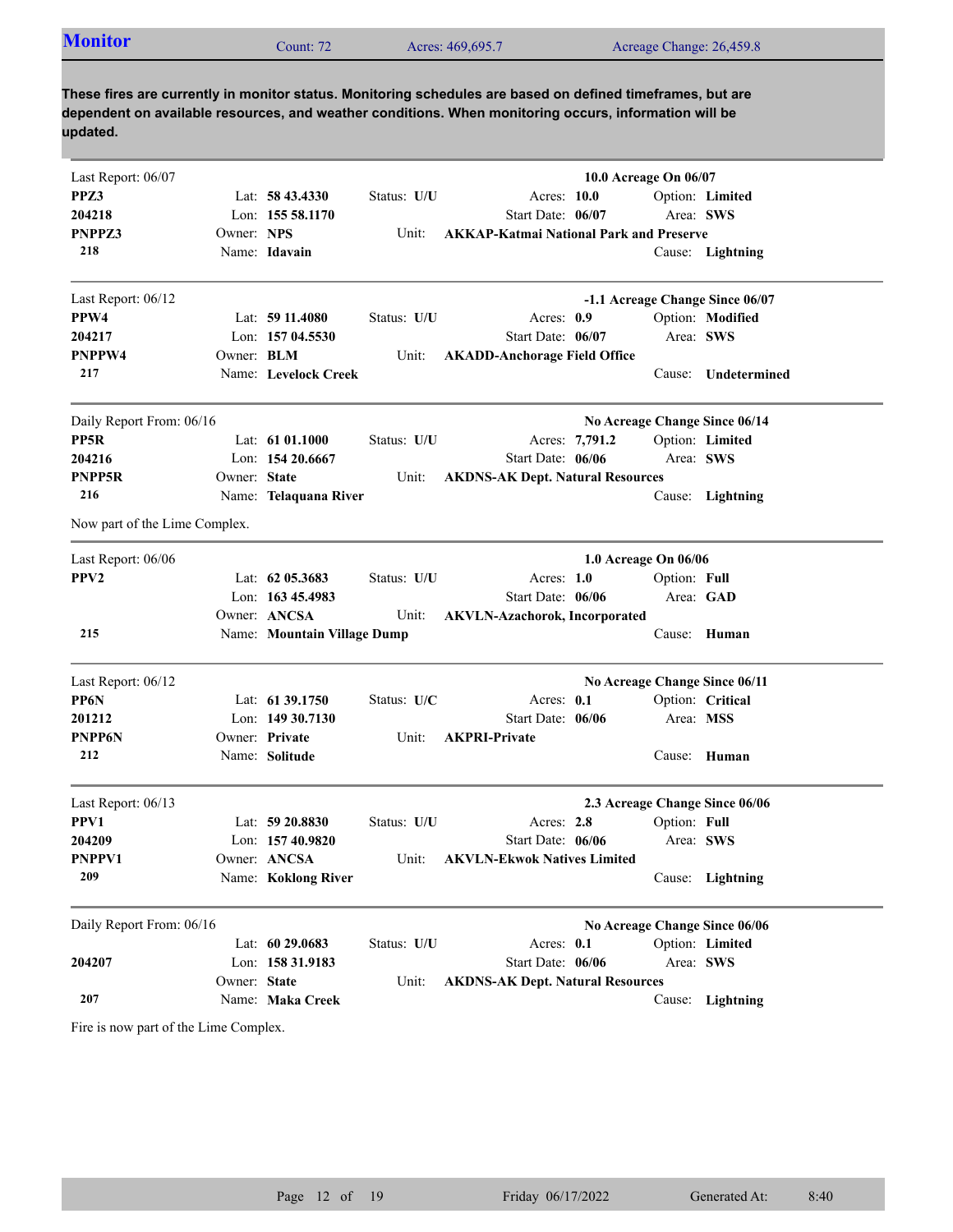| <b>Monitor</b>                                                                                        | Count: $72$ | Acres: 469,695.7 | Acreage Change: 26,459.8                                                                                   |  |  |  |  |
|-------------------------------------------------------------------------------------------------------|-------------|------------------|------------------------------------------------------------------------------------------------------------|--|--|--|--|
|                                                                                                       |             |                  | These fires are currently in monitor status. Monitoring schedules are based on defined timeframes, but are |  |  |  |  |
| dependent on available resources, and weather conditions. When monitoring occurs, information will be |             |                  |                                                                                                            |  |  |  |  |

**updated.**

| Daily Report From: 06/16                                 |              |                      |             |                                                                                                                                                                                                                                                         | No Acreage Change Since 06/14      |                  |
|----------------------------------------------------------|--------------|----------------------|-------------|---------------------------------------------------------------------------------------------------------------------------------------------------------------------------------------------------------------------------------------------------------|------------------------------------|------------------|
|                                                          |              | Lat: $59\,56.6667$   | Status: U/U | Acres: 938.1                                                                                                                                                                                                                                            | Option: Full                       |                  |
| 204205                                                   |              | Lon: $15516.5000$    |             | Start Date: 06/06                                                                                                                                                                                                                                       | Area: SWS                          |                  |
|                                                          | Owner: State |                      | Unit:       | <b>AKDNS-AK Dept. Natural Resources</b>                                                                                                                                                                                                                 |                                    |                  |
| 205                                                      |              | Name: Upper Talarik  |             |                                                                                                                                                                                                                                                         | Cause:                             | Lightning        |
| Fire is now part of the Lime Complex.                    |              |                      |             |                                                                                                                                                                                                                                                         |                                    |                  |
| Last Report: 06/11                                       |              |                      |             |                                                                                                                                                                                                                                                         | No Acreage Change Since 06/06      |                  |
| PPT6                                                     |              | Lat: $59\,57.4167$   | Status: U/C | Acres: 0.1                                                                                                                                                                                                                                              |                                    | Option: Critical |
| 203204                                                   |              | Lon: 151 43.4950     |             | Start Date: 06/06                                                                                                                                                                                                                                       | Area: KKS                          |                  |
| PNPPT6                                                   |              | Owner: Private       | Unit:       | <b>AKPRI-Private</b>                                                                                                                                                                                                                                    |                                    |                  |
| 204                                                      |              | Name: Sunshine Dr    |             |                                                                                                                                                                                                                                                         |                                    | Cause: Human     |
| Last Report: 06/11                                       |              |                      |             |                                                                                                                                                                                                                                                         | No Acreage Change Since 06/06      |                  |
| PPT7                                                     |              | Lat: $59\,57.2110$   | Status: U/C | Acres: 0.1                                                                                                                                                                                                                                              |                                    | Option: Critical |
| 203203                                                   |              | Lon: 151 43.4980     |             | Start Date: 06/06                                                                                                                                                                                                                                       | Area: KKS                          |                  |
| PNPPT7                                                   |              | Owner: Private       | Unit:       | <b>AKPRI-Private</b>                                                                                                                                                                                                                                    |                                    |                  |
| 203                                                      | Name: Tim    |                      |             |                                                                                                                                                                                                                                                         | Cause:                             | Human            |
| Daily Report From: 06/16                                 |              |                      |             |                                                                                                                                                                                                                                                         | No Acreage Change Since 06/13      |                  |
| PP7T                                                     |              | Lat: 58 56.1420      | Status: U/U | Acres: 3,495.1                                                                                                                                                                                                                                          |                                    | Option: Limited  |
| 204201                                                   |              | Lon: $159\,27.3130$  |             | Start Date: 06/06                                                                                                                                                                                                                                       | Area: SWS                          |                  |
| PNPP7T                                                   |              | Owner: USFWS         | Unit:       | <b>AKTGR-Togiak National Wildlife Refuge</b>                                                                                                                                                                                                            |                                    |                  |
| 201                                                      |              | Name: Tuklung River  |             |                                                                                                                                                                                                                                                         | Cause:                             | Lightning        |
| in hilly terrain. Winds were out of the east at 23 mph.  |              |                      |             |                                                                                                                                                                                                                                                         |                                    |                  |
| Daily Report From: 06/16                                 |              | Lat: $59\,45.0667$   | Status: U/U | Acres: 25,977.1                                                                                                                                                                                                                                         | 3,923.8 Acreage Change Since 06/13 | Option: Limited  |
| 204200                                                   |              | Lon: 158 13.5000     |             | Start Date: 06/06                                                                                                                                                                                                                                       | Area: SWS                          |                  |
|                                                          | Owner: State |                      | Unit:       |                                                                                                                                                                                                                                                         |                                    |                  |
| 200                                                      |              | Name: Kokwok         |             | <b>AKDNS-AK Dept. Natural Resources</b>                                                                                                                                                                                                                 |                                    | Cause: Lightning |
|                                                          |              |                      |             |                                                                                                                                                                                                                                                         |                                    |                  |
| at risk.                                                 |              |                      |             | BD-125 flew the fire and it was rank one with a 10% active perimeter in the northwest corner. It was creeping in broken tundra<br>and spruce with winds coming out of the south-southeast at 11 mph. Due to smoke they were unable to detect any values |                                    |                  |
| Daily Report From: 06/16                                 |              |                      |             |                                                                                                                                                                                                                                                         | 1,556.8 Acreage Change Since 06/15 |                  |
|                                                          |              | Lat: 61 34.7833      | Status: U/U | Acres: 32,307.0                                                                                                                                                                                                                                         |                                    | Option: Limited  |
| 204198                                                   |              | Lon: 156 00.7333     |             | Start Date: 06/05                                                                                                                                                                                                                                       | Area: SWS                          |                  |
|                                                          | Owner: BLM   |                      | Unit:       | <b>AKADD-Anchorage Field Office</b>                                                                                                                                                                                                                     |                                    |                  |
| 198                                                      |              | Name: Stony River    |             |                                                                                                                                                                                                                                                         |                                    | Cause: Lightning |
|                                                          |              |                      |             | Fire is moving to the NW, NE, and SE. Acres were updated via satellite imagary. Fire is now part of the Lime Complex.                                                                                                                                   |                                    |                  |
| Daily Report From: 06/16                                 |              |                      |             |                                                                                                                                                                                                                                                         | 622.9 Acreage Change Since 06/14   |                  |
|                                                          |              | Lat: 61 34.5500      | Status: U/U | Acres: 30,333.0                                                                                                                                                                                                                                         |                                    | Option: Limited  |
| 204197                                                   |              | Lon: 155 51.0000     |             | Start Date: 06/05                                                                                                                                                                                                                                       | Area: SWS                          |                  |
| 197                                                      | Owner: BLM   | Name: Gagaryah River | Unit:       | <b>AKADD-Anchorage Field Office</b>                                                                                                                                                                                                                     |                                    | Cause: Lightning |
|                                                          |              |                      |             |                                                                                                                                                                                                                                                         |                                    |                  |
| structures. Acreage increase due to updated gis mapping. |              |                      |             | Light to moderate fire behavior to the NW, NE, and SE sides of the fire. Structures are being assessed. Fire is 5 1/2 miles from                                                                                                                        |                                    |                  |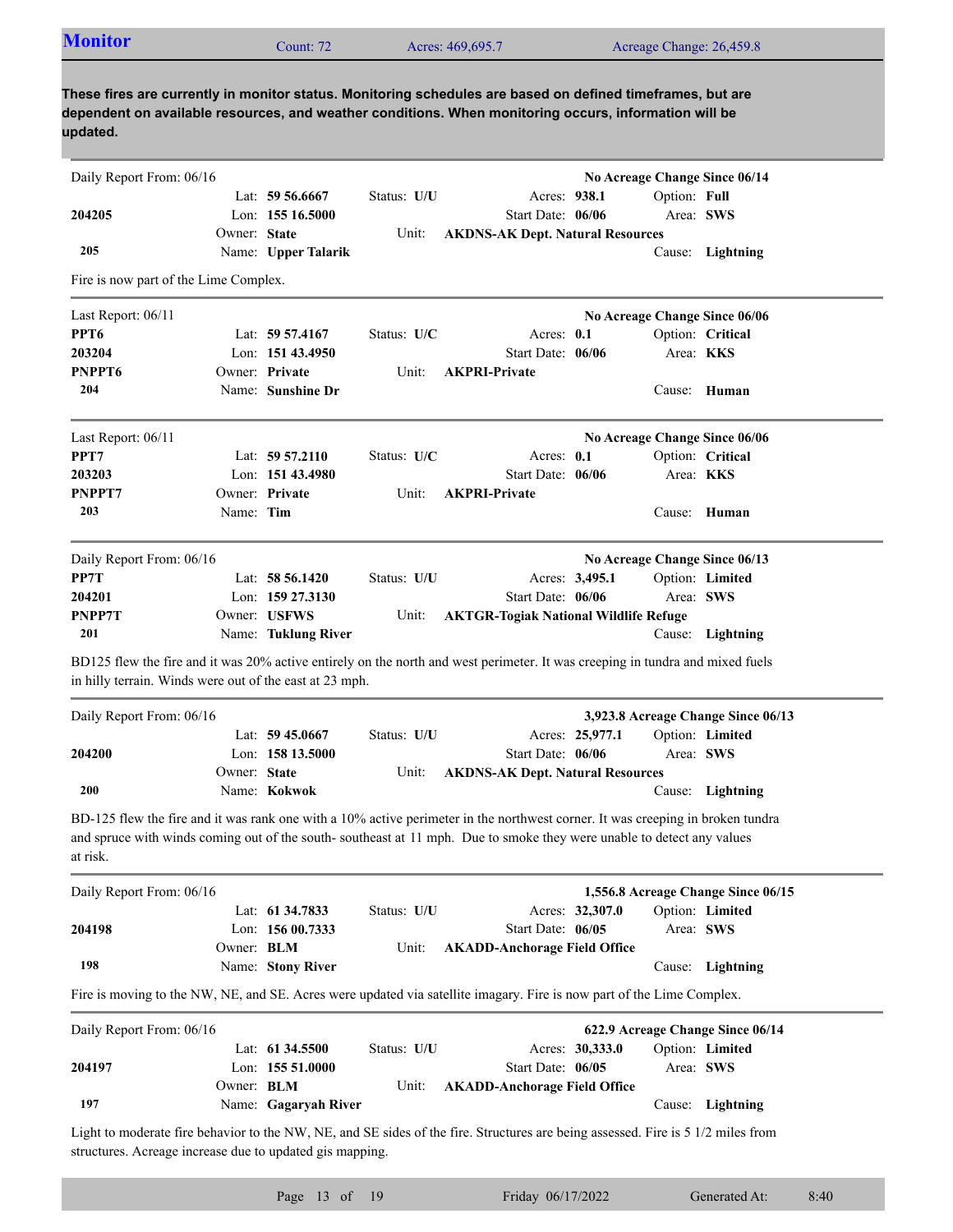| <b>Monitor</b>                                                             |                   | Count: 72             |             | Acres: 469,695.7                                                                                                                                                                                                    |                       |           | Acreage Change: 26,459.8        |
|----------------------------------------------------------------------------|-------------------|-----------------------|-------------|---------------------------------------------------------------------------------------------------------------------------------------------------------------------------------------------------------------------|-----------------------|-----------|---------------------------------|
|                                                                            |                   |                       |             |                                                                                                                                                                                                                     |                       |           |                                 |
| updated.                                                                   |                   |                       |             | These fires are currently in monitor status. Monitoring schedules are based on defined timeframes, but are<br>dependent on available resources, and weather conditions. When monitoring occurs, information will be |                       |           |                                 |
| Daily Report From: 06/16                                                   |                   |                       |             |                                                                                                                                                                                                                     |                       |           | No Acreage Change Since 06/07   |
|                                                                            |                   | Lat: $60\,33.7467$    | Status: U/U | Acres: 74.1                                                                                                                                                                                                         |                       |           | Option: Limited                 |
| 204193                                                                     |                   | Lon: $15645.9050$     |             | Start Date: 06/05                                                                                                                                                                                                   |                       |           | Area: SWS                       |
|                                                                            | Owner: State      |                       | Unit:       | <b>AKDNS-AK Dept. Natural Resources</b>                                                                                                                                                                             |                       |           |                                 |
| 193                                                                        |                   | Name: Cabin Creek     |             |                                                                                                                                                                                                                     |                       |           | Cause: Lightning                |
| Now part of the Lime Complex.                                              |                   |                       |             |                                                                                                                                                                                                                     |                       |           |                                 |
| Last Report: 06/06                                                         |                   |                       |             |                                                                                                                                                                                                                     |                       |           | No Acreage Change Since 06/05   |
| PPN7                                                                       |                   | Lat: 63 38.3334       | Status: U/U | Acres: $0.3$                                                                                                                                                                                                        |                       |           | Option: Limited                 |
|                                                                            |                   | Lon: 149 12.3720      |             | Start Date: 06/05                                                                                                                                                                                                   |                       |           | Area: TAD                       |
| PDPPN7                                                                     | Owner: NPS        |                       | Unit:       | <b>AKDEP-Denali National Park and Preserve</b>                                                                                                                                                                      |                       |           |                                 |
| 191                                                                        |                   | Name: Savage Jenny    |             |                                                                                                                                                                                                                     |                       |           | Cause: Lightning                |
| Daily Report From: 06/16                                                   |                   |                       |             |                                                                                                                                                                                                                     |                       |           | -0.4 Acreage Change Since 06/14 |
| PPN3                                                                       |                   | Lat: $61\,32.2000$    | Status: U/U | Acres: 3,329.0                                                                                                                                                                                                      |                       |           | Option: Limited                 |
| 204190                                                                     |                   | Lon: $15504.6000$     |             | Start Date: 06/05                                                                                                                                                                                                   |                       |           | Area: SWS                       |
| PNPPN3                                                                     | Owner: <b>BLM</b> |                       | Unit:       | <b>AKADD-Anchorage Field Office</b>                                                                                                                                                                                 |                       |           |                                 |
| 190                                                                        |                   | Name: South Lime Lake |             |                                                                                                                                                                                                                     |                       |           | Cause: Lightning                |
| Now part of the Lime Complex. Acreage increase due to updated gis mapping. |                   |                       |             |                                                                                                                                                                                                                     |                       |           |                                 |
| Daily Report From: 06/16                                                   |                   |                       |             |                                                                                                                                                                                                                     |                       |           | No Acreage Change Since 06/05   |
|                                                                            |                   | Lat: $60\,27.2167$    | Status: U/U | Acres: $10.0$                                                                                                                                                                                                       |                       |           | Option: Limited                 |
| 204189                                                                     |                   | Lon: $15639.5167$     |             | Start Date: 06/05                                                                                                                                                                                                   |                       |           | Area: SWS                       |
|                                                                            | Owner: State      |                       | Unit:       | <b>AKDNS-AK Dept. Natural Resources</b>                                                                                                                                                                             |                       |           |                                 |
| 189                                                                        |                   | Name: Nushagak River  |             |                                                                                                                                                                                                                     |                       |           | Cause: Lightning                |
| Fire now part of the Lime Complex.                                         |                   |                       |             |                                                                                                                                                                                                                     |                       |           |                                 |
| Daily Report From: 06/16                                                   |                   |                       |             |                                                                                                                                                                                                                     |                       |           | No Acreage Change Since 06/13   |
|                                                                            |                   | Lat: 60 59.6167       | Status: U/U | Acres: 3,544.0                                                                                                                                                                                                      |                       |           | Option: Limited                 |
| 204188                                                                     |                   | Lon: 156 09.6333      |             | Start Date: 06/05                                                                                                                                                                                                   |                       |           | Area: SWS                       |
|                                                                            | Owner: State      |                       | Unit:       | <b>AKDNS-AK Dept. Natural Resources</b>                                                                                                                                                                             |                       |           |                                 |
| 188                                                                        |                   | Name: Hook Creek      |             |                                                                                                                                                                                                                     |                       |           | Cause: Lightning                |
| Now part of the Lime Complex. Acreage increase due to updated gis mapping. |                   |                       |             |                                                                                                                                                                                                                     |                       |           |                                 |
| Last Report: 06/05                                                         |                   |                       |             |                                                                                                                                                                                                                     | 66.0 Acreage On 06/05 |           |                                 |
| PPN <sub>2</sub>                                                           |                   | Lat: 62 35.7160       | Status: U/U | Acres: 66.0                                                                                                                                                                                                         |                       |           | Option: Limited                 |
| 214187                                                                     |                   | Lon: 145 48.3480      |             | Start Date: 06/05                                                                                                                                                                                                   |                       | Area: CRS |                                 |
| PNPPN2                                                                     | Owner: BLM        |                       | Unit:       | <b>AKGLD-Glennallen Field Office</b>                                                                                                                                                                                |                       |           |                                 |
| 187                                                                        |                   | Name: Fish Lake       |             |                                                                                                                                                                                                                     |                       |           | Cause: Lightning                |
| Last Report: 06/08                                                         |                   |                       |             |                                                                                                                                                                                                                     |                       |           | No Acreage Change Since 06/07   |
| PPM8                                                                       |                   | Lat: $63\,32.2170$    | Status: U/C | Acres: 13.0                                                                                                                                                                                                         |                       |           | Option: Modified                |
| 204186                                                                     |                   | Lon: 153 36.2167      |             | Start Date: 06/05                                                                                                                                                                                                   |                       |           | Area: SWS                       |
| PNPPM8                                                                     | Owner: State      |                       | Unit:       | <b>AKDNS-AK Dept. Natural Resources</b>                                                                                                                                                                             |                       |           |                                 |
| 186                                                                        |                   | Name: Rungun Creek    |             |                                                                                                                                                                                                                     |                       |           | Cause: Lightning                |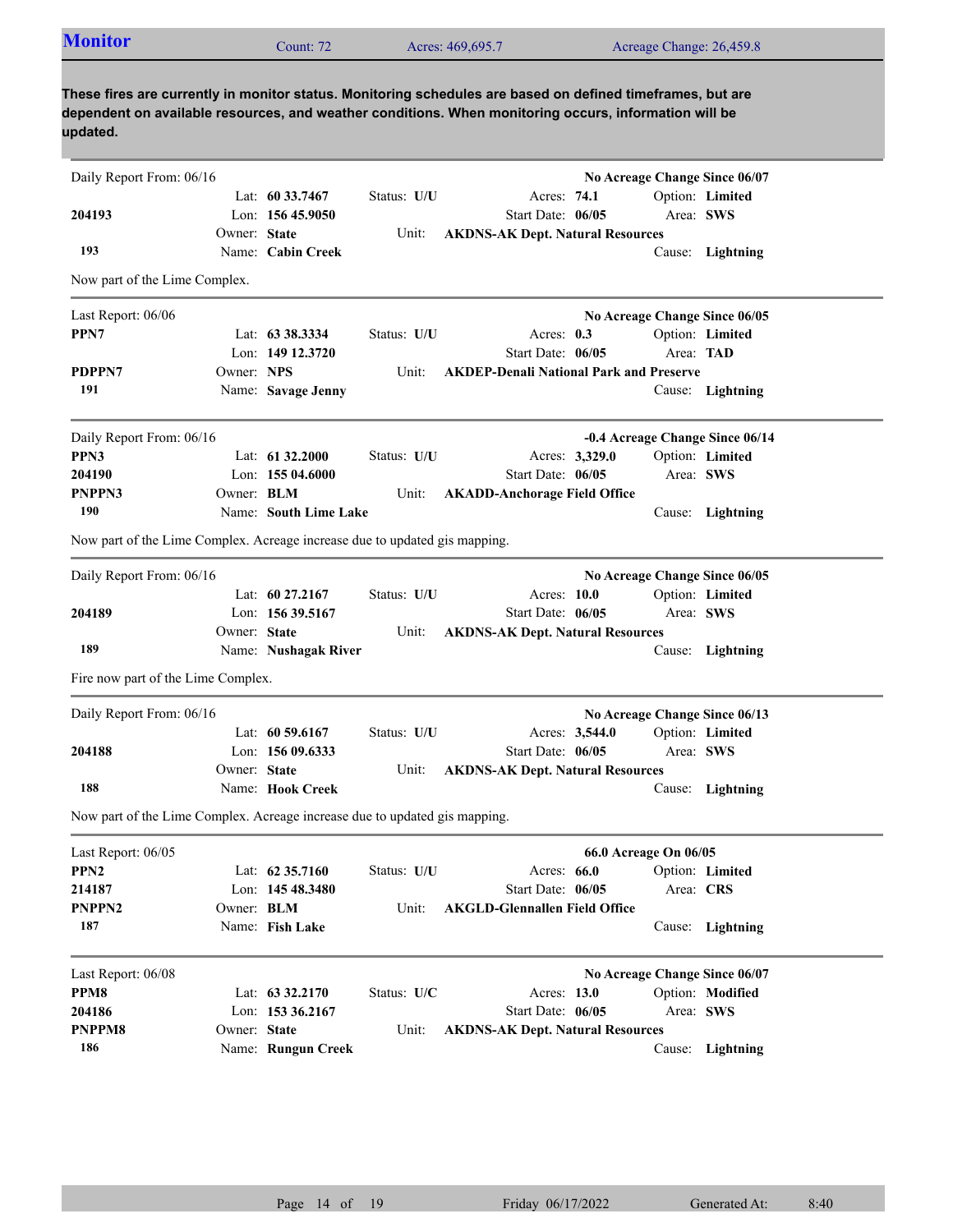| <b>Monitor</b>                                                                                                                                                                                                                                  |                   | Count: 72                |             | Acres: 469,695.7                                  |                  |                       | Acreage Change: 26,459.8         |
|-------------------------------------------------------------------------------------------------------------------------------------------------------------------------------------------------------------------------------------------------|-------------------|--------------------------|-------------|---------------------------------------------------|------------------|-----------------------|----------------------------------|
| These fires are currently in monitor status. Monitoring schedules are based on defined timeframes, but are<br>dependent on available resources, and weather conditions. When monitoring occurs, information will be<br>updated.                 |                   |                          |             |                                                   |                  |                       |                                  |
| Daily Report From: 06/16                                                                                                                                                                                                                        |                   |                          |             |                                                   |                  |                       | No Acreage Change Since 06/14    |
| PPR4                                                                                                                                                                                                                                            |                   | Lat: $62$ 19.9500        | Status: U/U |                                                   | Acres: 122,640.6 |                       | Option: Limited                  |
| 204183                                                                                                                                                                                                                                          |                   | Lon: 155 17.9333         |             | Start Date: 06/04                                 |                  |                       | Area: SWS                        |
| PNPPR4                                                                                                                                                                                                                                          | Owner: <b>BLM</b> |                          | Unit:       | <b>AKADD-Anchorage Field Office</b>               |                  |                       |                                  |
| 183                                                                                                                                                                                                                                             |                   | Name: Tatlawiksuk        |             |                                                   |                  |                       | Cause: Lightning                 |
| N208W completed a recon of fire 183. The fire has a 10% active perimeter with activity primarily on the northwest side. It is<br>backing and torching. There is an unimproved allotment 1.5 miles to the east. The fire received moderate rain. |                   |                          |             |                                                   |                  |                       |                                  |
| Last Report: 06/06                                                                                                                                                                                                                              |                   |                          |             |                                                   |                  |                       | -20.5 Acreage Change Since 06/05 |
| PPJ9                                                                                                                                                                                                                                            |                   | Lat: $58\,50.5000$       | Status: U/C |                                                   | Acres: 199.5     |                       | Option: Modified                 |
| 204182                                                                                                                                                                                                                                          |                   | Lon: 156 17.5834         |             | Start Date: 06/04                                 |                  |                       | Area: SWS                        |
| PNPPJ9                                                                                                                                                                                                                                          | Owner: State      |                          | Unit:       | <b>AKDNS-AK Dept. Natural Resources</b>           |                  |                       |                                  |
| 182                                                                                                                                                                                                                                             |                   | Name: King Salmon Creek  |             |                                                   |                  |                       | Cause: Lightning                 |
| Last Report: 06/09                                                                                                                                                                                                                              |                   |                          |             |                                                   |                  |                       | No Acreage Change Since 06/08    |
| PPH <sub>9</sub>                                                                                                                                                                                                                                |                   | Lat: 65 10.7383          | Status: U/U |                                                   | Acres: $6.7$     |                       | Option: Modified                 |
| 231181                                                                                                                                                                                                                                          |                   | Lon: 150 18.5467         |             | Start Date: 06/04                                 |                  |                       | Area: TAD                        |
| PDPPH9                                                                                                                                                                                                                                          | Owner: State      |                          | Unit:       | <b>AKDNS-AK Dept. Natural Resources</b>           |                  |                       |                                  |
| 181                                                                                                                                                                                                                                             |                   | Name: Omega Creek        |             |                                                   |                  |                       | Cause: Human                     |
| Last Report: 06/04                                                                                                                                                                                                                              |                   |                          |             |                                                   |                  |                       | No Acreage Change Since 06/03    |
| PPF1                                                                                                                                                                                                                                            |                   | Lat: $64\,42.5167$       | Status: U/U |                                                   | Acres: 0.1       | Option: Full          |                                  |
|                                                                                                                                                                                                                                                 |                   | Lon: 155 29.5267         |             | Start Date: 06/03                                 |                  |                       | Area: GAD                        |
| PDPPF1                                                                                                                                                                                                                                          |                   | Owner: ANCSA             | Unit:       | <b>AKVLN-Dineega Corporation</b>                  |                  |                       |                                  |
| 179                                                                                                                                                                                                                                             |                   | Name: Ruby Dump          |             |                                                   |                  |                       | Cause: Human                     |
| Last Report: 06/03                                                                                                                                                                                                                              |                   |                          |             |                                                   |                  | 0.1 Acreage On 06/03  |                                  |
| PPE4                                                                                                                                                                                                                                            |                   | Lat: $61\,56.3310$       | Status: U/U |                                                   | Acres: 0.1       | Option: Full          |                                  |
|                                                                                                                                                                                                                                                 |                   | Lon: 162 52.4760         |             | Start Date: 06/03                                 |                  |                       | Area: GAD                        |
| PDPPE4                                                                                                                                                                                                                                          |                   | Owner: ANCSA             | Unit:       | <b>AKVLN-Pilot Station, Incorporated</b>          |                  |                       |                                  |
| 176                                                                                                                                                                                                                                             |                   | Name: PILOT STATION DUMP |             |                                                   |                  |                       | Cause: Human                     |
| Last Report: 06/02                                                                                                                                                                                                                              |                   |                          |             |                                                   |                  | 10.0 Acreage On 06/02 |                                  |
| PN9M                                                                                                                                                                                                                                            |                   | Lat: 59 05.8400          | Status: U/U |                                                   | Acres: 10.0      | Option: Full          |                                  |
| 204172                                                                                                                                                                                                                                          |                   | Lon: 158 33.2700         |             | Start Date: 06/02                                 |                  |                       | Area: SWS                        |
| PNPN9M                                                                                                                                                                                                                                          | Owner: City       |                          | Unit:       | <b>AKAKS-Dillingham, City of</b>                  |                  |                       |                                  |
| 172                                                                                                                                                                                                                                             |                   | Name: Dillingham Dump    |             |                                                   |                  |                       | Cause: Human                     |
| Last Report: 06/01                                                                                                                                                                                                                              |                   |                          |             |                                                   |                  | 0.3 Acreage On 06/01  |                                  |
|                                                                                                                                                                                                                                                 |                   | Lat: $5907.5150$         | Status: U/U |                                                   | Acres: 0.3       | Option: Full          |                                  |
| 204166                                                                                                                                                                                                                                          |                   | Lon: 161 33.5630         |             | Start Date: 06/01                                 |                  |                       | Area: SWS                        |
|                                                                                                                                                                                                                                                 |                   | Owner: ANCSA             | Unit:       | <b>AKVLN-Kiutsarak, Incorporated</b>              |                  |                       |                                  |
| 166                                                                                                                                                                                                                                             |                   | Name: Mumtrak Hill       |             |                                                   |                  | Cause:                | Undetermined                     |
| Last Report: 06/01                                                                                                                                                                                                                              |                   |                          |             |                                                   |                  |                       | No Acreage Change Since 05/31    |
| PN5C                                                                                                                                                                                                                                            |                   | Lat: 62 49.3776          | Status: U/C |                                                   | Acres: 41.0      | Option: Full          |                                  |
|                                                                                                                                                                                                                                                 |                   | Lon: $16318.0480$        |             | Start Date: 05/30                                 |                  |                       | Area: GAD                        |
| PDPN5C                                                                                                                                                                                                                                          |                   | Owner: USFWS             | Unit:       | <b>AKYDR-Yukon Delta National Wildlife Refuge</b> |                  |                       |                                  |

Name: **Pastolik River**

**158**

Page 15 of 19 Friday 06/17/2022 Generated At: 8:40

Cause: **Lightning**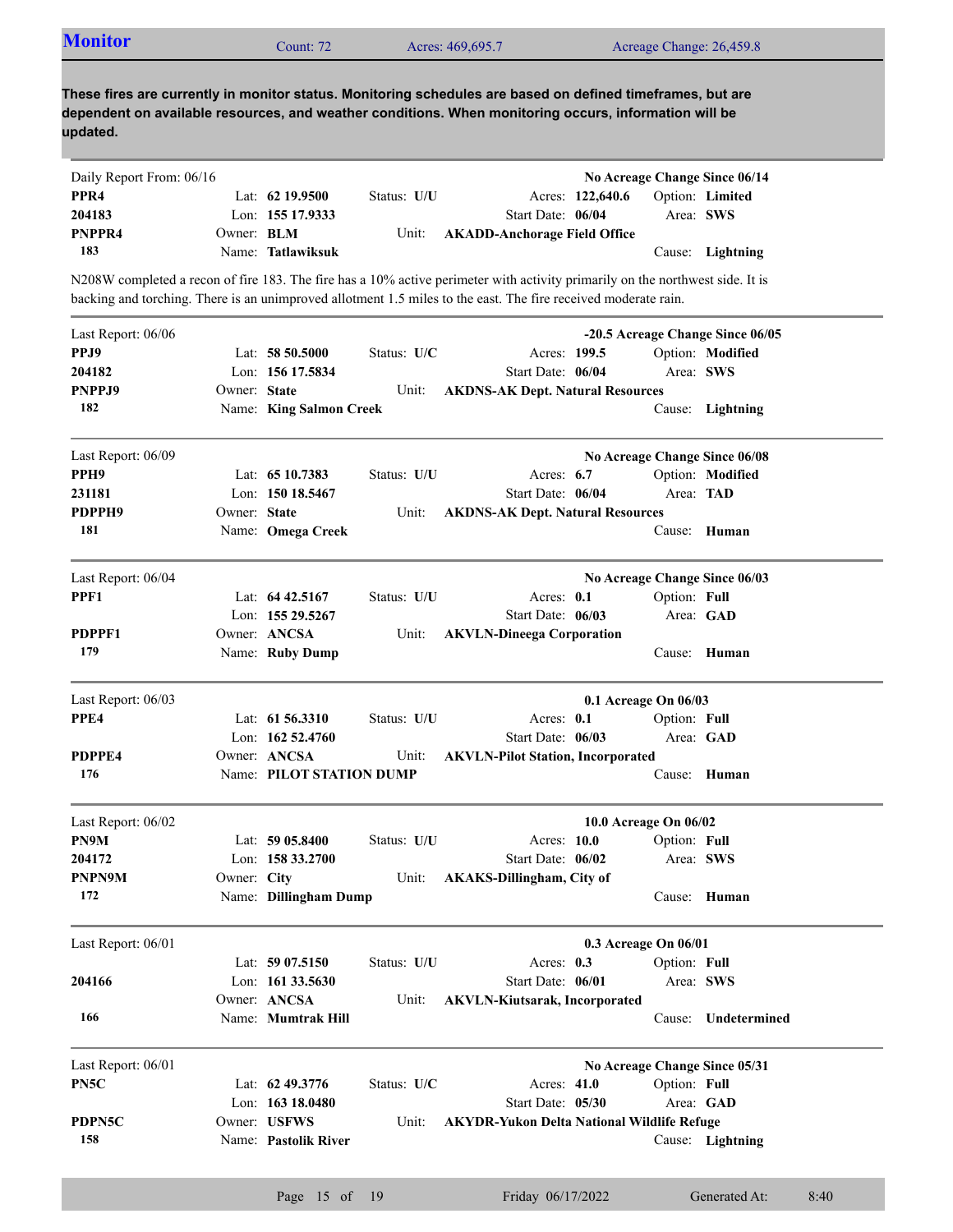| Acreage Change: 26,459.8<br>Acres: 469,695.7<br>Jount: 72 | <b>Monitor</b> |  |  |  |  |
|-----------------------------------------------------------|----------------|--|--|--|--|
|-----------------------------------------------------------|----------------|--|--|--|--|

| Last Report: 06/01 |              |                     |             | No Acreage Change Since 05/31                  |
|--------------------|--------------|---------------------|-------------|------------------------------------------------|
| PN5B               |              | Lat: $6301.6776$    | Status: U/C | Option: Full<br>Acres: 234.0                   |
|                    |              | Lon: $16303.6660$   |             | Start Date: 05/30<br>Area: GAD                 |
| PDPN5B             |              | Owner: ANCSA        | Unit:       | <b>AKVLN-Kotlik Yupik Corporation</b>          |
| 157                |              | Name: Hogback Hill  |             | Cause: Lightning                               |
| Last Report: 06/09 |              |                     |             | 2,194.9 Acreage Change Since 06/07             |
| PN4F               |              | Lat: 58 13.1500     | Status: U/U | Option: Limited<br>Acres: 10,321.9             |
| 204151             |              | Lon: 155 57.9667    |             | Start Date: 05/29<br>Area: SWS                 |
| PNPN4F             | Owner: NPS   |                     | Unit:       | <b>AKKAP-Katmai National Park and Preserve</b> |
| 151                |              | Name: Contact Creek |             | Cause: Lightning                               |
| Last Report: 06/02 |              |                     |             | No Acreage Change Since 05/30                  |
| PN3C               |              | Lat: 65 11.9280     | Status: U/C | Acres: $1.6$<br>Option: Full                   |
| 231148             |              | Lon: 152 02.1180    |             | Start Date: 05/29<br>Area: TAD                 |
| PDPN3C             |              | Owner: Private      | Unit:       | <b>AKPRI-Private</b>                           |
| 148                |              | Name: White Alice   |             | Cause: Human                                   |
| Last Report: 05/27 |              |                     |             | 0.1 Acreage On 05/27                           |
| PN1T               |              | Lat: $62\,55.2318$  | Status: U/U | Acres: $0.1$<br>Option: Full                   |
| 231143             |              | Lon: $16005.4060$   |             | Area: GAD<br>Start Date: 05/27                 |
| PDPN1T             |              | Owner: ANCSA        | Unit:       | <b>AKVLN-Hee-yea-Lindge Corporation</b>        |
| 143                |              | Name: Grayling Dump |             | Cause:<br>Human                                |
| Last Report: 05/26 |              |                     |             | 5.0 Acreage On 05/26                           |
| PNY6               |              | Lat: $60\,53.6667$  | Status: U/C | Acres: 5.0<br>Option: Full                     |
| 204139             |              | Lon: $16231.6667$   |             | Start Date: 05/26<br>Area: SWS                 |
| PNPNY6             |              | Owner: ANCSA        | Unit:       | <b>AKVLN-Kasigluk, Incorporated</b>            |
| 139                |              | Name: Kasigluk      |             | Undetermined<br>Cause:                         |
| Last Report: 05/31 |              |                     |             | No Acreage Change Since 05/28                  |
| PNV1               |              | Lat: 59 50.9383     | Status: U/C | Acres: 13.3<br>Option: Critical                |
| 203134             |              | Lon: $15058.3750$   |             | Start Date: 05/25<br>Area: KKS                 |
| PNPNV1             | Owner: State |                     | Unit:       | <b>AKDNS-AK Dept. Natural Resources</b>        |
| 134                |              | Name: Caribou       |             | Cause: Human                                   |
| Last Report: 05/22 |              |                     |             | No Acreage Change Since 05/21                  |
| PNC3               |              | Lat: $64\,55.7600$  | Status: U/U | Acres: 40.8<br>Option: Modified                |
|                    |              | Lon: 161 11.3517    |             | Start Date: 05/21<br>Area: GAD                 |
| PDPNC3             |              | Owner: ANCSA        | Unit:       | <b>AKVLN-Koyuk Native Corporation</b>          |
| 121                |              | Name: Koyuk Dump    |             | Cause: Human                                   |
| Last Report: 05/20 |              |                     |             | 0.1 Acreage On 05/20                           |
|                    |              | Lat: 63 53.7350     | Status: U/C | Acres: 0.1<br>Option: Limited                  |
| 212111             |              | Lon: 145 08.1200    |             | Start Date: 05/20<br>Area: DAS                 |
|                    | Owner: State |                     | Unit:       | <b>AKDNS-AK Dept. Natural Resources</b>        |
| 111                |              | Name: Barley Way    |             | Cause: Human                                   |
|                    |              |                     |             |                                                |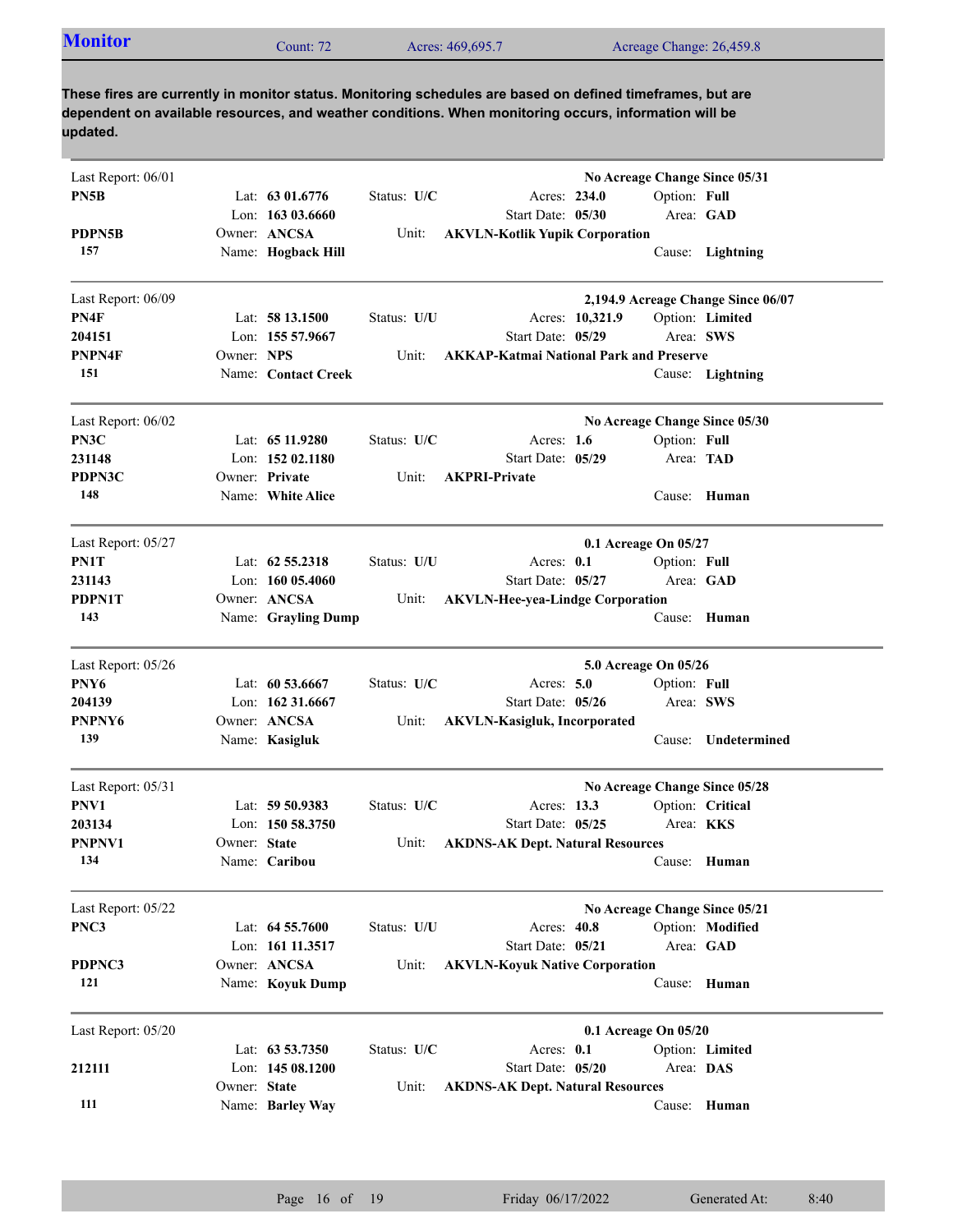| <b>Monitor</b> | Count: 72 | Acres: 469,695.7 | Acreage Change: 26,459.8 |  |
|----------------|-----------|------------------|--------------------------|--|

| Last Report: 05/20 |                   |                                   |             |                                                     |                 | 0.1 Acreage On 05/20  |                                 |
|--------------------|-------------------|-----------------------------------|-------------|-----------------------------------------------------|-----------------|-----------------------|---------------------------------|
| PM9B               |                   | Lat: $6505.8410$                  | Status: U/U | Acres: 0.1                                          |                 |                       | Option: Limited                 |
|                    |                   | Lon: 141 38.3700                  |             | Start Date: 05/20                                   |                 |                       | Area: UYD                       |
| PDPM9B             | Owner: NPS        |                                   | Unit:       | <b>AKYCP-Yukon-Charley Rivers National Preserve</b> |                 |                       |                                 |
| 109                |                   | Name: Trout Creek                 |             |                                                     |                 |                       | Cause: Lightning                |
| Last Report: 05/23 |                   |                                   |             |                                                     |                 |                       | 25.7 Acreage Change Since 05/20 |
| PM9D               |                   | Lat: $6501.5850$                  | Status: U/U | Acres: 25.8                                         |                 |                       | Option: Modified                |
|                    |                   | Lon: 141 14,8017                  |             | Start Date: 05/20                                   |                 |                       | Area: UYD                       |
| PDPM9D             |                   | Owner: ANCSA                      | Unit:       | <b>AKDYN-Doyon, Limited</b>                         |                 |                       |                                 |
| 108                |                   | Name: Windfall Mountain           |             |                                                     |                 |                       | Cause: Lightning                |
| Last Report: 05/20 |                   |                                   |             |                                                     |                 |                       | No Acreage Change Since 05/19   |
| PM5M               |                   | Lat: $58\,36.4200$                | Status: U/C | Acres: 24.3                                         |                 |                       | Option: Unplanned               |
| 204096             |                   | Lon: 159 57.9600                  |             | Start Date: 05/17                                   |                 | Area: SWS             |                                 |
| PNPM5M             | Owner: State      |                                   | Unit:       | <b>AKDNS-AK Dept. Natural Resources</b>             |                 |                       |                                 |
| 096                |                   | Name: Walrus Islands              |             |                                                     |                 | Cause:                | Undetermined                    |
| Last Report: 05/16 |                   |                                   |             |                                                     |                 | 29.2 Acreage On 05/16 |                                 |
| <b>PM38</b>        |                   | Lat: $59\,42.6226$                | Status: U/C | Acres: 29.2                                         |                 | Option: Full          |                                 |
| 204090             |                   | Lon: $161\,53.2962$               |             | Start Date: 05/16                                   |                 | Area: SWS             |                                 |
| PNPM38             |                   | Owner: ANCSA                      | Unit:       | <b>AKVLN-Qanirtuuq, Incorporated</b>                |                 |                       |                                 |
| 090                |                   | Name: Arolik                      |             |                                                     |                 | Cause:                | Undetermined                    |
| Last Report: 06/04 |                   |                                   |             |                                                     |                 |                       | No Acreage Change Since 05/18   |
|                    |                   | Lat: 51 57.2683                   | Status: U/U | Acres: 919.6                                        |                 |                       | Option: Unplanned               |
| 204078             |                   | Lon: $17638.7183$                 |             | Start Date: 05/08                                   |                 | Area: SWS             |                                 |
|                    | Owner: <b>DOD</b> |                                   | Unit:       | <b>AKNVQ-U.S. Navy</b>                              |                 |                       |                                 |
| 078                | Name: Adak        |                                   |             |                                                     |                 |                       | Cause: Human                    |
| Last Report: 05/29 |                   |                                   |             |                                                     |                 |                       | No Acreage Change Since 05/12   |
| PMS1               |                   | Lat: $61\,43.9700$                | Status: U/C | Acres: $0.1$                                        |                 | Option: Full          |                                 |
| 201077             |                   | Lon: $14901.7300$                 |             | Start Date: 05/12                                   |                 | Area: MSS             |                                 |
| <b>PNPMS1</b>      | Owner: State      |                                   | Unit:       | <b>AKDNS-AK Dept. Natural Resources</b>             |                 |                       |                                 |
| 077                |                   | Name: Buffalo Mine Coal Seam 2022 |             |                                                     |                 |                       | Cause: Lightning                |
| Last Report: 05/23 |                   |                                   |             |                                                     |                 |                       | No Acreage Change Since 04/26   |
| PKS1               |                   | Lat: 60 32.1500                   | Status: U/U |                                                     | Acres: 10,302.5 |                       | Option: Limited                 |
| 204012             |                   | Lon: 160 54.7500                  |             | Start Date: 04/16                                   |                 | Area: SWS             |                                 |
| PNPKS1             |                   | Owner: USFWS                      | Unit:       | <b>AKYDR-Yukon Delta National Wildlife Refuge</b>   |                 |                       |                                 |
| 012                |                   | Name: Kwethluk                    |             |                                                     |                 |                       | Cause: Undetermined             |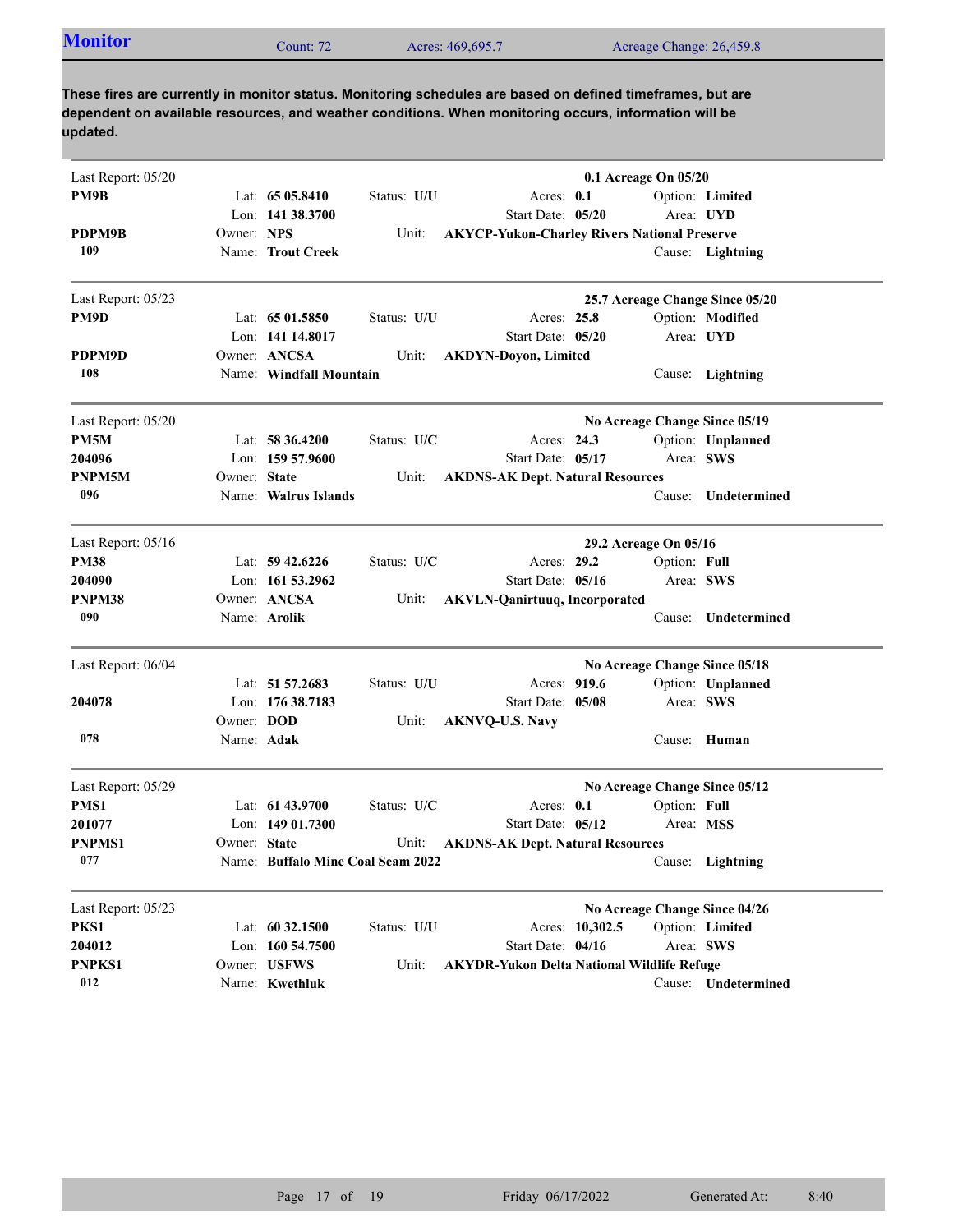| Out                                                                                             |              | Count: 4           | Acres: 86.6       |                                         | Acreage Change: 0.0           |                  |
|-------------------------------------------------------------------------------------------------|--------------|--------------------|-------------------|-----------------------------------------|-------------------------------|------------------|
| Daily Report From: 06/16                                                                        |              |                    |                   |                                         | No Acreage Change Since 06/15 |                  |
| PQH <sub>2</sub>                                                                                |              | Lat: 65 25.4567    | Status: Out 06/16 | Acres: $1.0$                            | Option: Full                  |                  |
| 231281                                                                                          |              | Lon: 148 53.2617   |                   | Start Date: 06/15                       | Area: TAD                     |                  |
| PDPQH2                                                                                          | Owner: BLM   |                    | Unit:             | <b>AKCYD-Central Yukon Field Office</b> |                               |                  |
| 281                                                                                             | Name: Lost   |                    |                   |                                         |                               | Cause: Human     |
| No heat was found on the fire and personnel were demobilized. Fire was declared out.            |              |                    |                   |                                         |                               |                  |
| Daily Report From: 06/16                                                                        |              |                    |                   |                                         | No Acreage Change Since 06/15 |                  |
| PPV3                                                                                            |              | Lat: 62 09.2333    | Status: Out 06/16 | Acres: 85.4                             | Option: Full                  |                  |
| 201213                                                                                          |              | Lon: 151 41.9667   |                   | Start Date: 06/06                       | Area: MSS                     |                  |
| PNPPV3                                                                                          | Owner: State |                    | Unit:             | <b>AKDNS-AK Dept. Natural Resources</b> |                               |                  |
| 213                                                                                             |              | Name: Kichatna     |                   |                                         |                               | Cause: Lightning |
| All resources were demobilized off the fire with H-123SH and N303GV. The fire was declared out. |              |                    |                   |                                         |                               |                  |
| Daily Report From: 06/16                                                                        |              |                    |                   |                                         | No Acreage Change Since 06/02 |                  |
|                                                                                                 |              | Lat: $61\,35.8600$ | Status: Out 06/16 | Acres: 0.1                              |                               | Option: Critical |
| 201167                                                                                          |              | Lon: 149 25.0100   |                   | Start Date: 06/02                       | Area: MSS                     |                  |
|                                                                                                 |              | Owner: Private     | Unit:             | <b>AKPRI-Private</b>                    |                               |                  |
| 167                                                                                             |              | Name: Peck 2       |                   |                                         |                               | Cause: Human     |
| Per FMO the fire was called out.                                                                |              |                    |                   |                                         |                               |                  |
| Daily Report From: 06/16                                                                        |              |                    |                   |                                         | No Acreage Change Since 05/30 |                  |
|                                                                                                 |              | Lat: 61 37.2517    | Status: Out 06/16 | Acres: 0.1                              |                               | Option: Critical |
| 201153                                                                                          |              | Lon: 149 23.3217   |                   | Start Date: 05/30                       | Area: MSS                     |                  |
|                                                                                                 |              | Owner: Private     | Unit:             | <b>AKPRI-Private</b>                    |                               |                  |
| 153                                                                                             |              | Name: Kings River  |                   |                                         | Cause:                        | Undetermined     |
| Per FMO the fire was called out.                                                                |              |                    |                   |                                         |                               |                  |